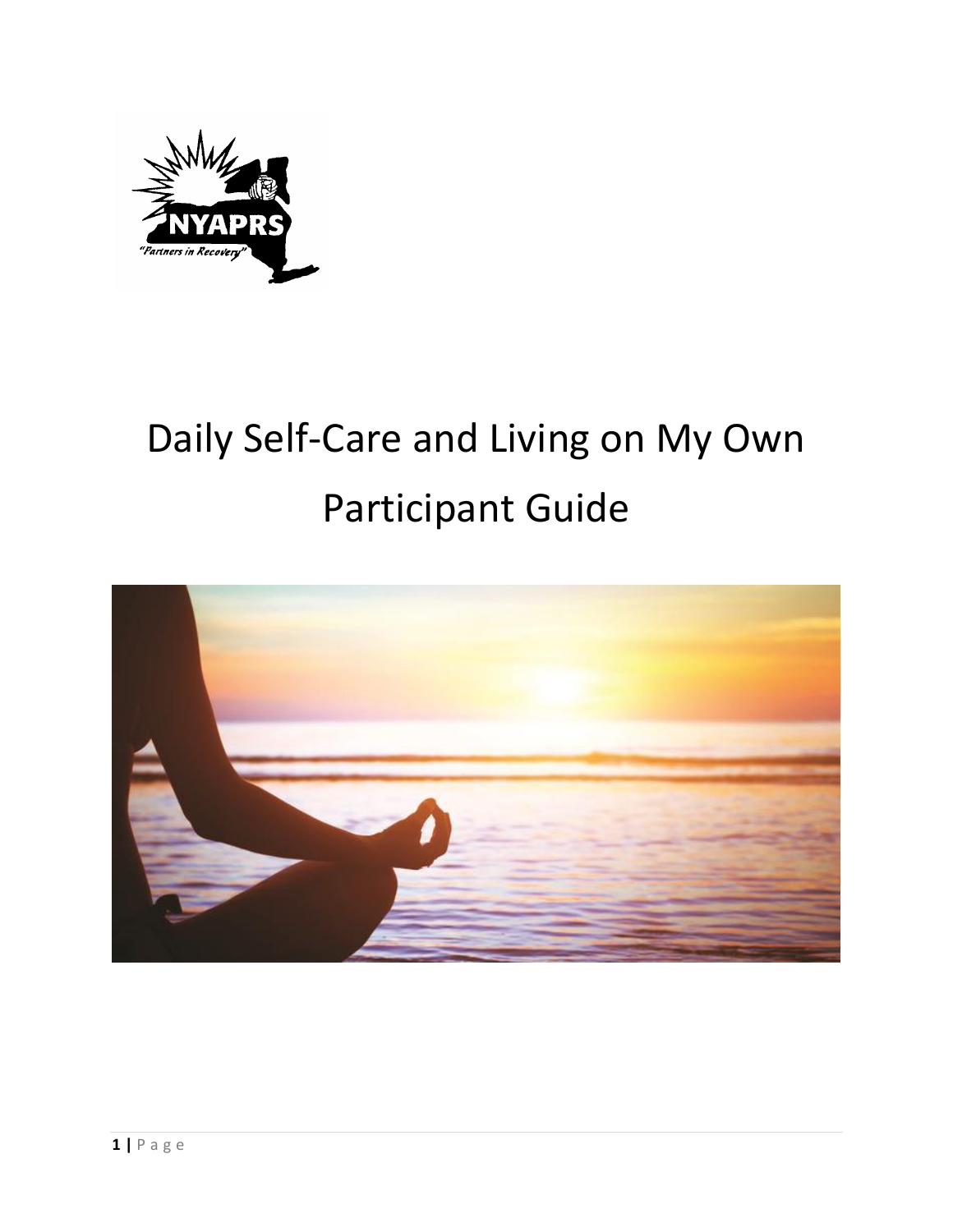# Self-Care and Living on My Own

There are many ways individuals can maintain a healthy lifestyle and keep up with the demands of day-to-day life. One way is to identify the things that may be stressful and practice ways of coping with them. This can be especially true when someone is contemplating or has recently moved to a more independent living situation. For this reason, we will discuss the importance of self-care.

Participating in this group will help you to explore the importance of self-care. It will also help you to develop a self-care plan and put it into action.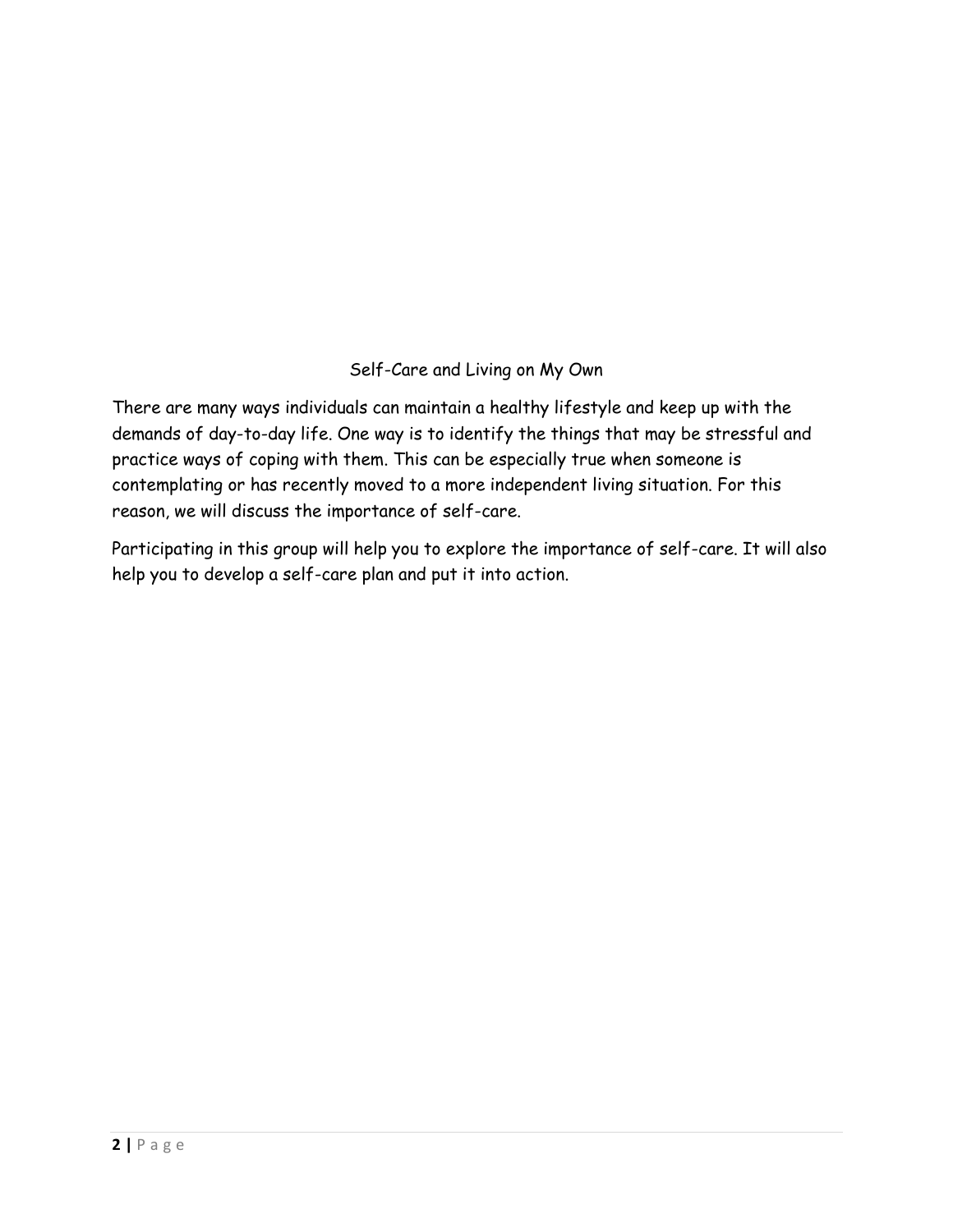| Table of Contents                                                                 |            |
|-----------------------------------------------------------------------------------|------------|
| What is a self-care and wellness and why is this important to recovery?           | Pgs. 4-6   |
| Exploring Dimensions of wellness (this will take about 4 sessions to<br>complete) | Pgs. 7-10  |
| Assessing your current level of self-care                                         | Pg. 11     |
| Creating a self-care plan                                                         | Pg. 12     |
| Putting our self-care plan into action                                            | Pgs. 13-15 |
| Identifying when to update your self-care plan                                    | Pgs. 16-17 |

| Appendix                         |            |  |
|----------------------------------|------------|--|
| What's Important to My Wellness? | Pgs. 17-19 |  |
| <b>Wellness Inventory</b>        | Pgs. 20-22 |  |
| My Self-Care Plan                | Pg. 23     |  |
| Identifying My Supports          | Pg. 25     |  |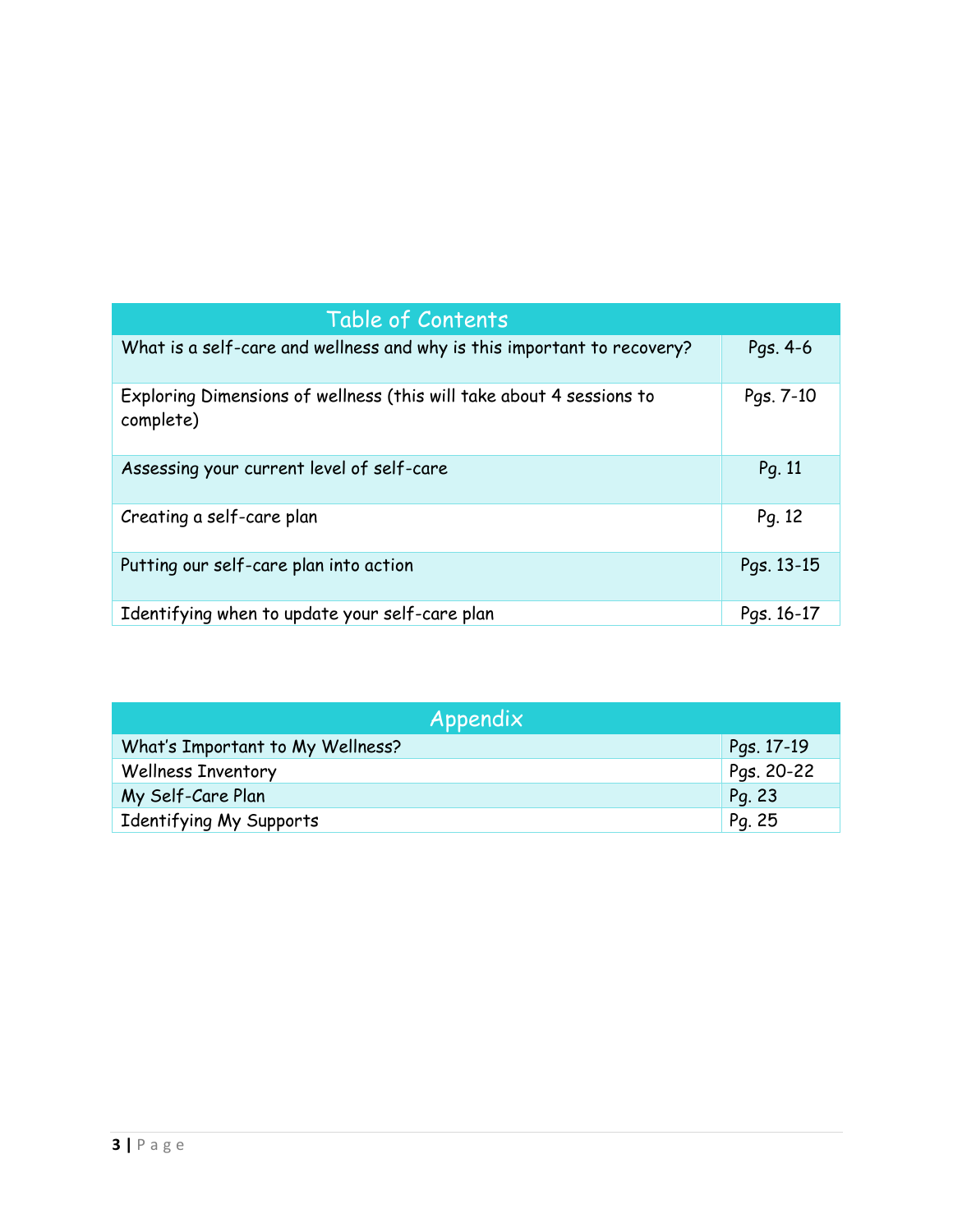#### Lesson One: What is self-care and wellness and why is it important to my recovery?

Learning objective: Participants will learn the definition of self-care and wellness and will explore which aspects of wellness and self-care are most important to their personal recovery.

Welcome to the group! Congratulations on making the decision to invest time and energy in yourself! This group is for people who want to create a plan to stay well. We will do this together, by learning about wellness and self-care plans. We will then put all that we learned into action by creating our own, individual, self-care plans. We will also discuss ways to implement our plans.

But before we get started on the material for this group, let's spend some time getting to know each other a bit more first.

#### **Marooned**

Pretend that you are stranded on a desert island. You can have 3 people with you while you are there. Who would you like to be with you? The people can be dead, alive, famous, etc.

Start by telling the group your name, just to be sure that we all know each other's names. Then, share your answers with the rest of the group.

# What is wellness?

According to dictionary.com, wellness is "the quality or state of being healthy in body and mind, especially as the result of deliberate effort." Wellness is not the absence of disease, illness or stress, but the presence of:

- Optimal physical and behavioral health
- Purpose in life
- Active involvement in satisfying work and play
- Joyful relationships
- Happiness

Wellness involves being aware of ourselves as whole people, including a sense of balance and contentment. It is the feeling that things are going well for us today, and can continue to go well for us tomorrow. It is the belief that we have meaningful relationships and a sense of meaning and purpose. Although we may have setbacks, or experience stress, we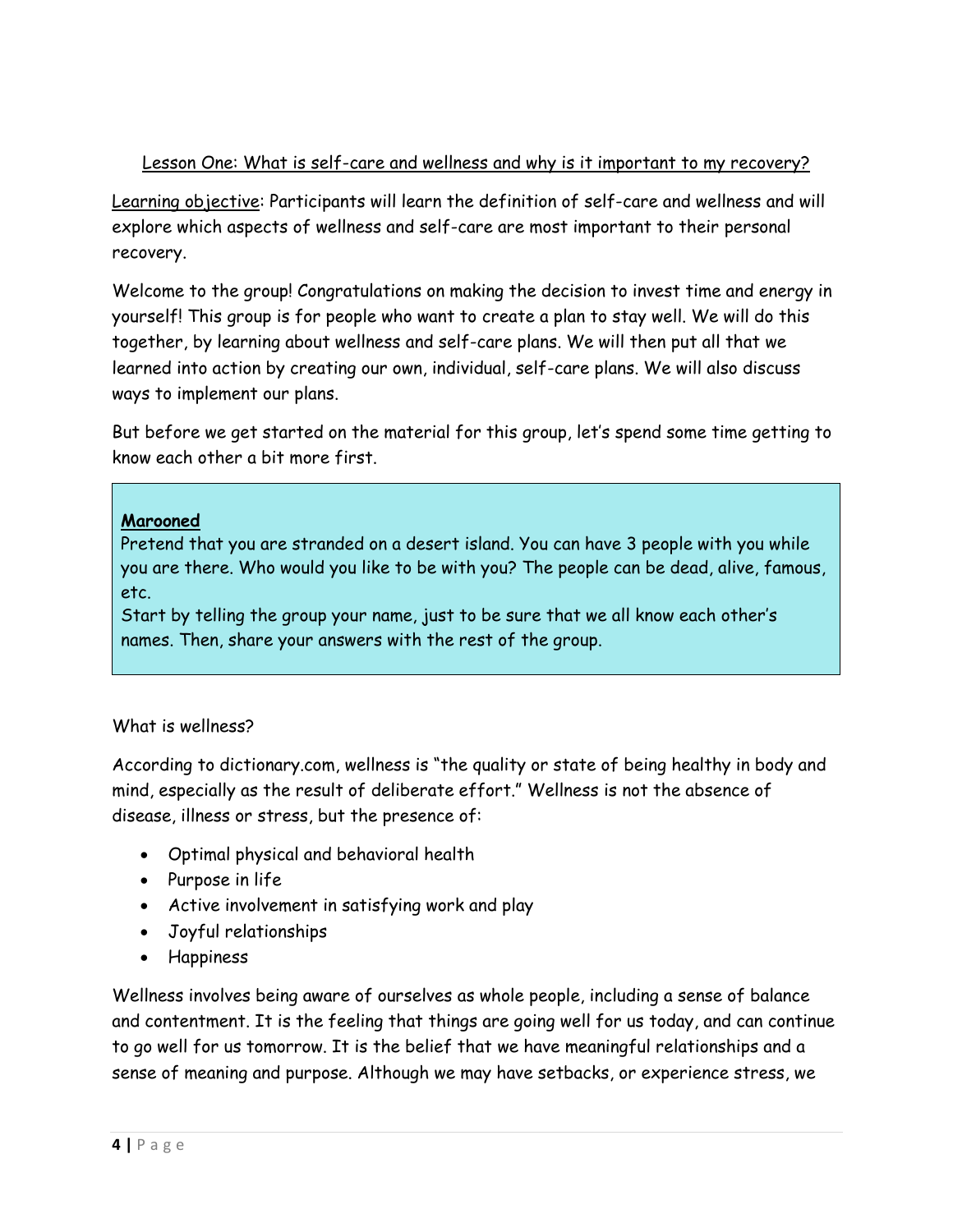are resilient and we have strength, material resources, and the support of others to survive and thrive.

According to SAMHSA, The Substance Abuse and Mental Health Services Administration, there are 8 dimensions of wellness. That is, there are 8 aspects to wellness. We will explore these in more detail in the next lesson, but for now, let's take a quick glance at the list of the 8 dimensions of wellness according to SAMHSA:

- Physical
- Emotional
- Social
- Occupational
- Intellectual
- Financial
- Environmental
- Spiritual

What is a self-care plan?

Self-care is important to maintain a healthy relationship with yourself. Practicing self-care results in positive feelings and boosts self-esteem.

A self-care plan can help you enhance your health and wellbeing, manage your stress and maintain your sense of self. Learn to identify activities and practices that support your well-being and help you to sustain positive self-care in the long-term. We will get into the details of a self-care plan later in the coming weeks. We will also have the opportunity to create our own, individualized, self-care plan and talk about how we can put it into action.

So, what is a self-care plan? It's a plan of action…the things you will do to help stay healthy. Each of us will have a different self-care plan, and that's because we are all different and unique. We may share some struggles, so some of what's on our self-care plans may look similar, but they are tailored to our individual needs.

Group Exercise: Brainstorm a list of words or phrases that describe self-care. Then, pick three words or phrases that best describe your definition of self-care and share it with the group. Be sure to explain why you chose those words/phrases and how they relate to your wellness/recovery.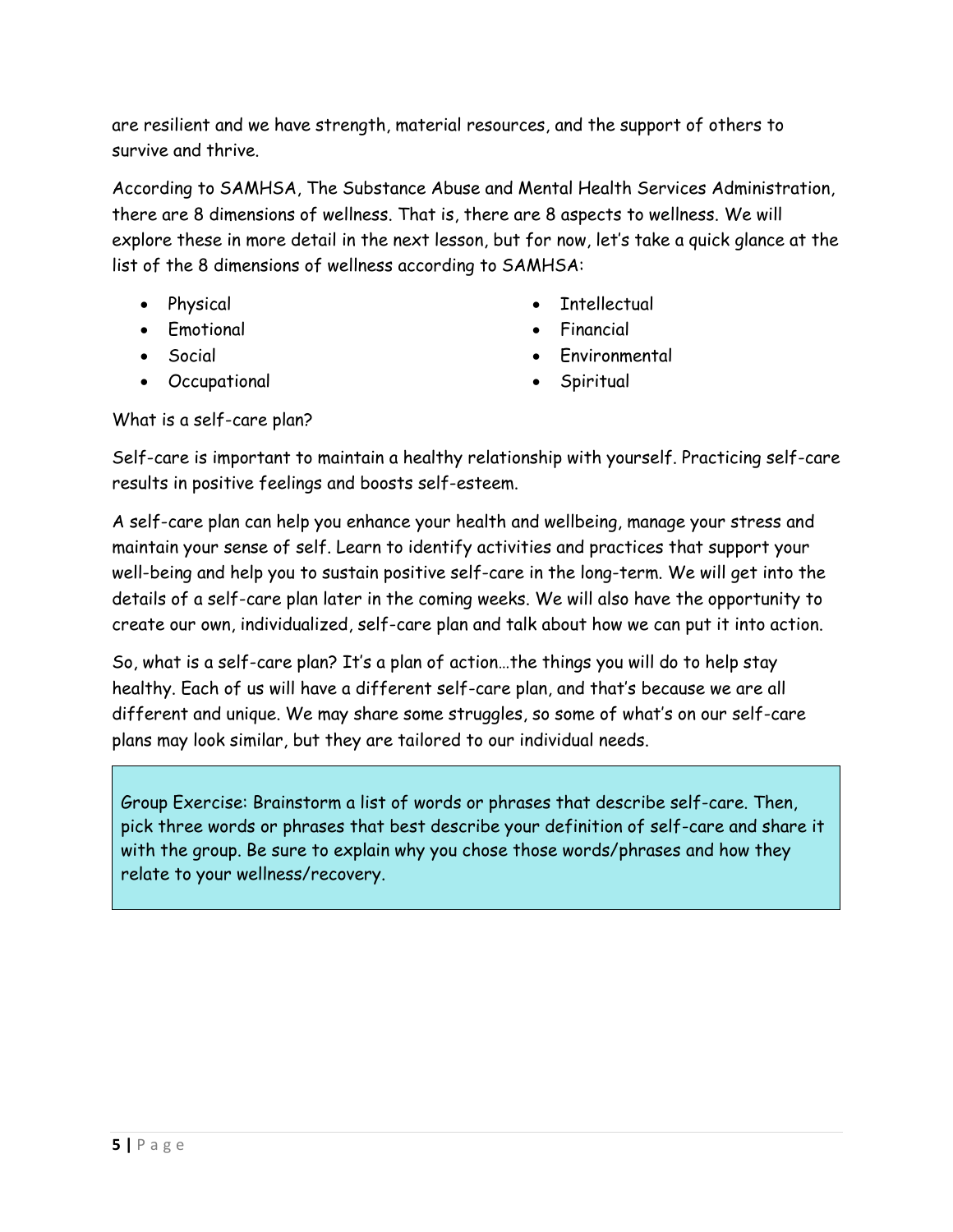# Lesson Two: Exploring the Eight Dimensions of Wellness

Learning objective: Participants will explore SAMHSA's Eight Dimensions of Wellness. They will keep track of what is most important to their wellness in each dimension, for later use in creation of a self-care plan.

In the last session, we introduced the idea of the eight dimensions of wellness. These are areas in our lives where we can feel the most sense of purpose. Before we get into examples and definitions of each dimension, let's do a little brainstorming.

Exercise: Brainstorm words that define health and wellness Supplies Needed: Whiteboard and markers Directions: Brainstorm a list of words that describes health and wellness and share the answers with the group.

Imagine you have a flat tire. Flat tires make it difficult to steer, make the ride bumpy, make steering difficult, can cause accidents, and can cause you to be late to your destination or not reach your destination at all. Not addressing your health and wellness every day can lead to feeling like you are always having flat tires!

Let's take some time now to learn about each of the eight dimensions of wellness and what they mean.

Physical: recognizing the need for physical activity, diet, sleep and nutrition.

- Body, nutrition and healthy habits.
- This dimension considers overall health and what you need to do to maintain a healthy quality of life.
- It is the ability to take charge of your health by making conscious decisions to be healthy.

Exercise: Brainstorm a list of activities that you can do to maintain or improve your physical health. Some examples can include: take the stairs instead of the elevator, see a dentist 2x/year, etc.

Supplies Needed: Whiteboard and markers

Use Handout #2 to help keep track of what's most important to you in this dimension of wellness.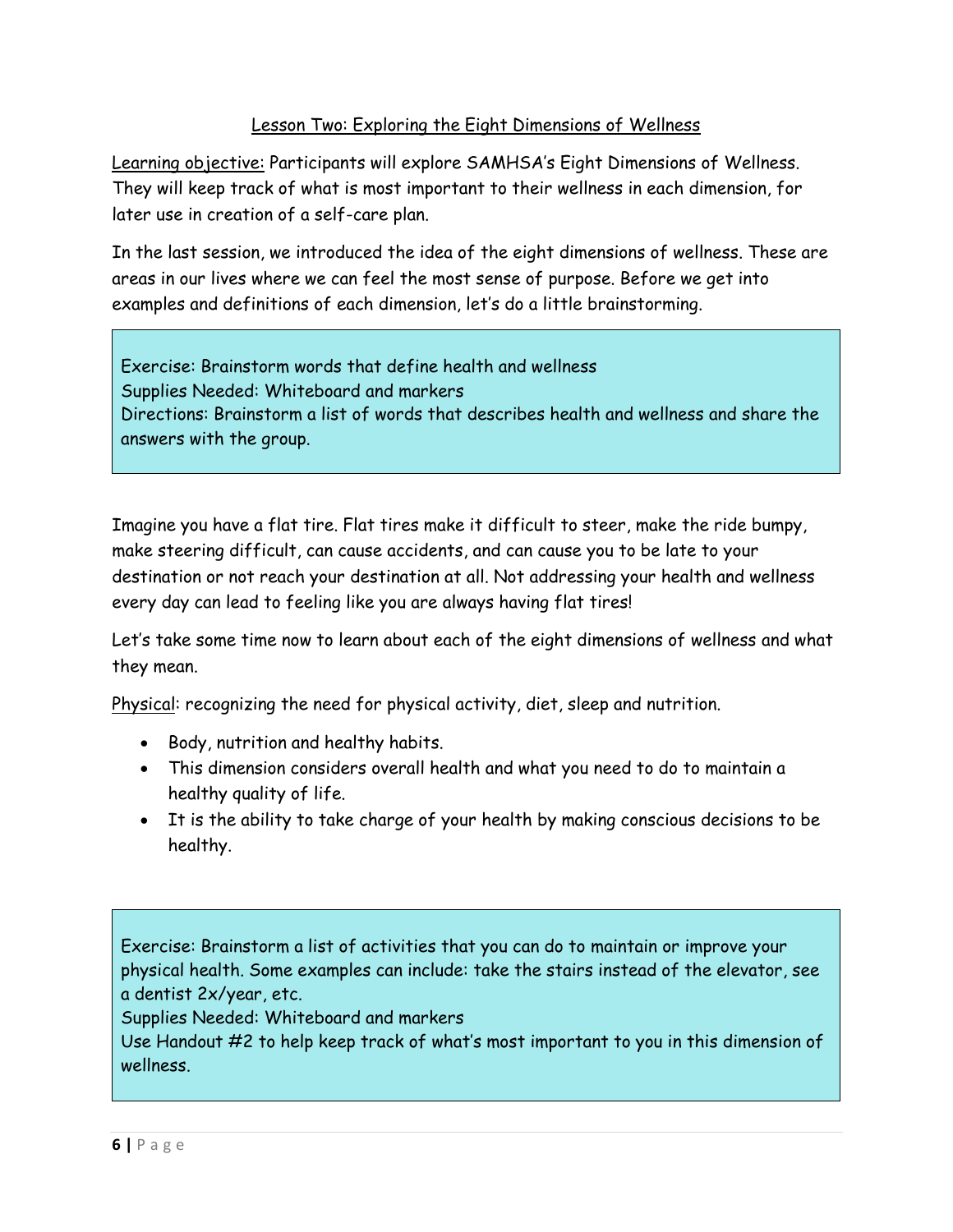Emotional: coping effectively with life and creating satisfying relationships

- Feelings, emotions, reactions, cognition
- This is the dimension where you are in touch with your feelings and emotions of sorrow, joy, love, etc.
- This dimension helps us to cope with the emotional challenges of life.

Exercise: Brainstorm a list of things you can do to maintain or improve your emotional wellness. One example is to seek support with upsetting emotions.

Supplies Needed: Whiteboard and markers

Use Handout #2 to help keep track of what's most important to you in this dimension of wellness.

Social: developing a sense of connection, belonging and a well-developed support system

- Relationships, respect, community interaction.
- This dimension considers how we relate to others.
- How we connect, communicate and get along with the people we are surrounded by.

Exercise: Brainstorm a list of things you can do to maintain or improve your social wellness. One example is to make a list of people in your life who are most supportive. Another example may be to call a friend at least 1x/week.

Supplies Needed: Whiteboard and markers

Use Handout #2 to help keep track of what's most important to you in this dimension of wellness.

Occupational: getting personal satisfaction and enrichment from one's work and hobbies

- Skills, finances, balance, satisfaction.
- This dimension involves finding fulfillment in your job and knowing that it has meaning.
- It is also the ability to establish balance between work and leisure time.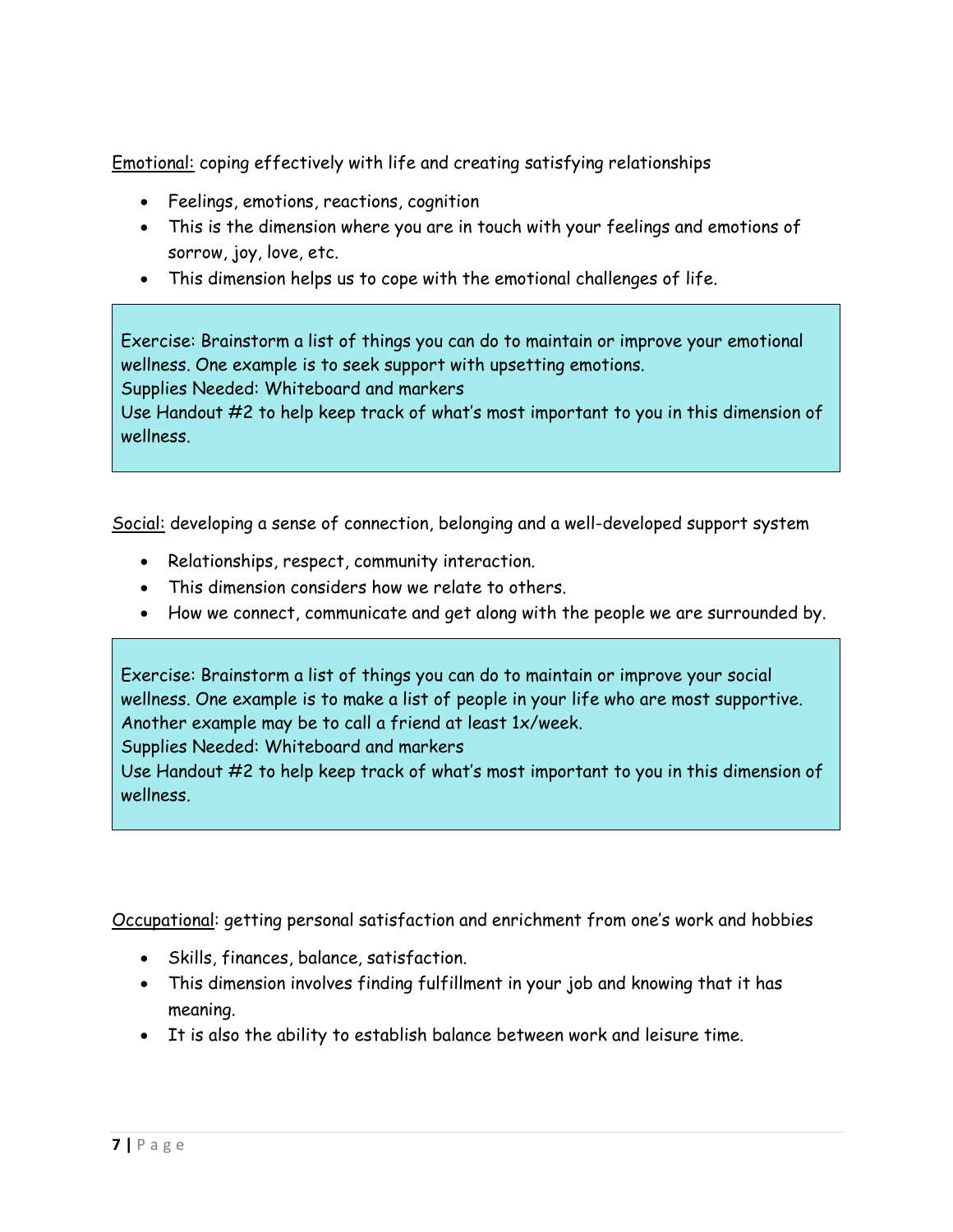Exercise: Brainstorm a list of things you can do to maintain or improve your occupational wellness. One example is to learn from mistakes on the job when you or someone else makes them.

Supplies Needed: Whiteboard and markers

Use Handout #2 to help keep track of what's most important to you in this dimension of wellness.

Intellectual: recognizing creative abilities and finding ways to expand knowledge and skills

- Creative thinking, creativity, curiosity
- This dimension considers the desire to be a lifelong learner.
- It's the ability to be open to new experiences and ideas in order to continue growing.

Exercise: Brainstorm a list of things you can do to maintain or improve your intellectual wellness. One example is to see what kind of classes are available at the public library. Supplies Needed: Whiteboard and markers

Use Handout #2 to help keep track of what's most important to you in this dimension of wellness.

Financial: finding satisfaction with current and future financial situations

- Explore ways to save for your future.
- This dimension promotes economic self-sufficiency.
- It's the ability to manage finances and meet financial needs.

Exercise: Brainstorm a list of things you can do to maintain or improve your financial wellness. One example is to create a budget or spending plan. Supplies Needed: Whiteboard and markers Use Handout #2 to help keep track of what's most important to you in this dimension of

Environmental: achieving good health by occupying pleasant, stimulating environments that support well-being

wellness.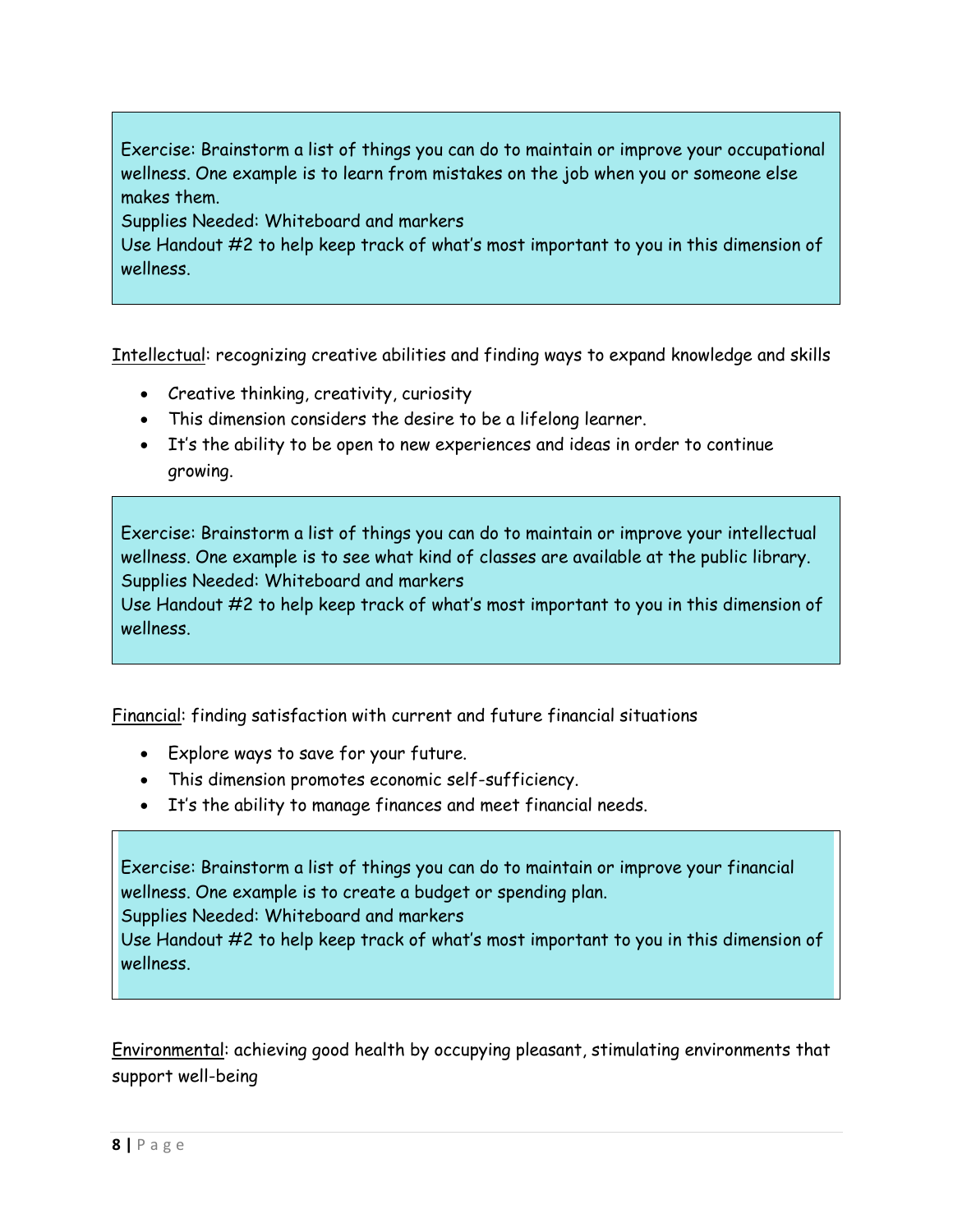- Seek out experiences that have a calming effect.
- This dimension allows you to be aware of your physical space and environment.
- It's the ability to appreciate your environment and make the most of it.

Exercise: Brainstorm a list of things you can do to maintain or improve your environmental wellness. One example is to de-clutter, donate and recycle things you no longer need.

Supplies Needed: Whiteboard and markers

Use Handout #2 to help keep track of what's most important to you in this dimension of wellness.

Spiritual: expanding your sense of purpose and meaning in life

- Meaning, values.
- This dimension helps to establish peace and harmony in our lives.
- It is the ability to discover meaning and purpose in life.

Exercise: Brainstorm a list of things you can do to maintain or improve your spiritual wellness. One example is to make time for things that enhance your sense of connection to self, nature and others.

Supplies Needed: Whiteboard and markers

Use Handout #2 to help keep track of what's most important to you in this dimension of wellness.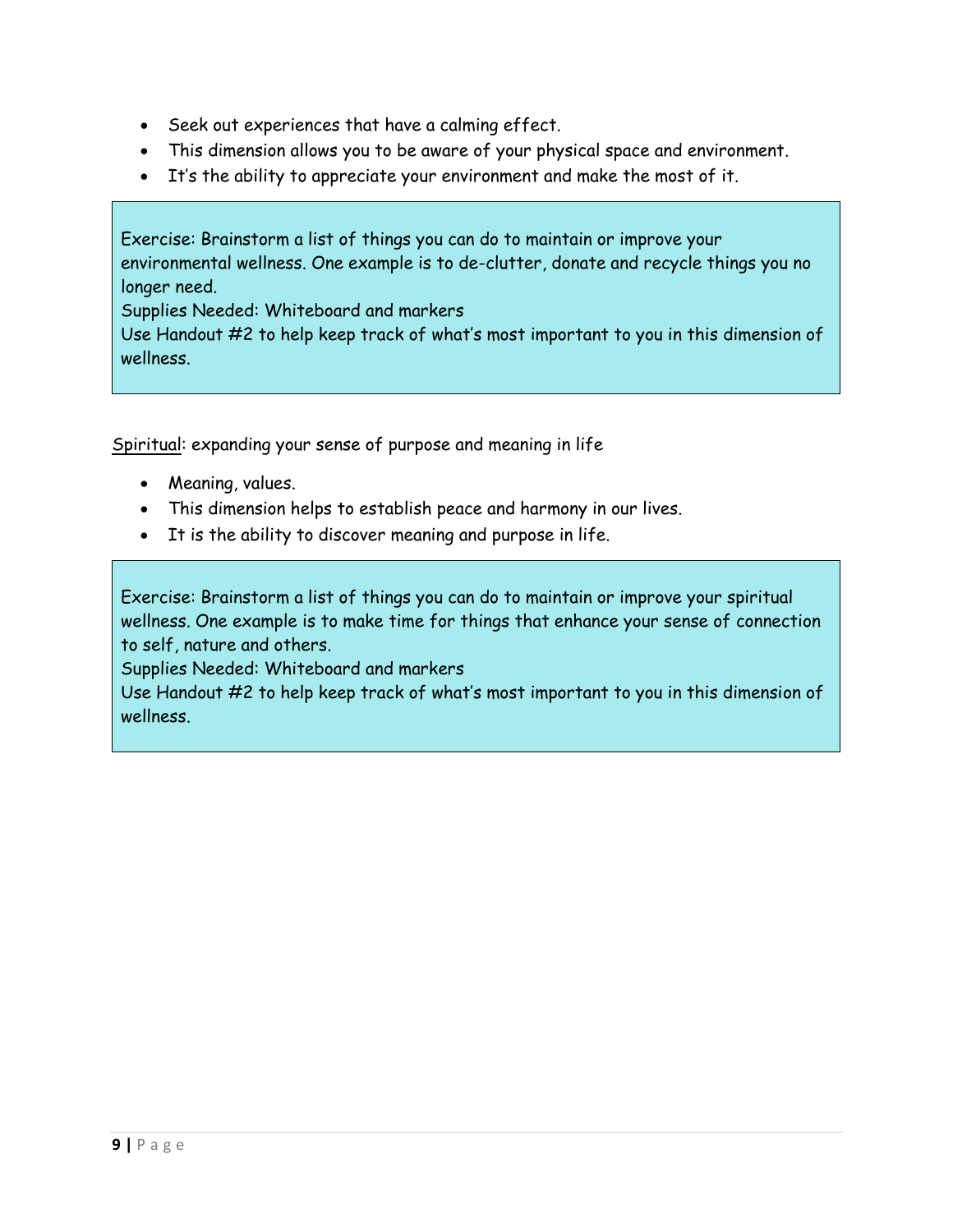#### Lesson Three: Assessing Current Level of Self-Care

Learning objective: Participants will assess their current level of self-care and identify possible areas for improvement.

Today's lesson is about identifying areas of our lives where we do well and where we may need help. The exercise we complete will help us to identify areas that we wish to include in our self-care plans. It's important to take these types of inventory from time to time because our values change. What we see as important today may not be so important a few months from now.

#### Exercise: Wellness Inventory

Supplies Needed: Copies of the Wellness Inventory-Worksheet #2, pens or pencils Discussion:

- 1. Look at the list and identify which items you can improve on that will contribute to an improvement in your personal wellness. Think about how you can incorporate more of that into your lifestyle.
- 2. Take all of the items you wish to improve on into account and narrow down the list to the top 5 that are most important to your self-care. List those 5 below: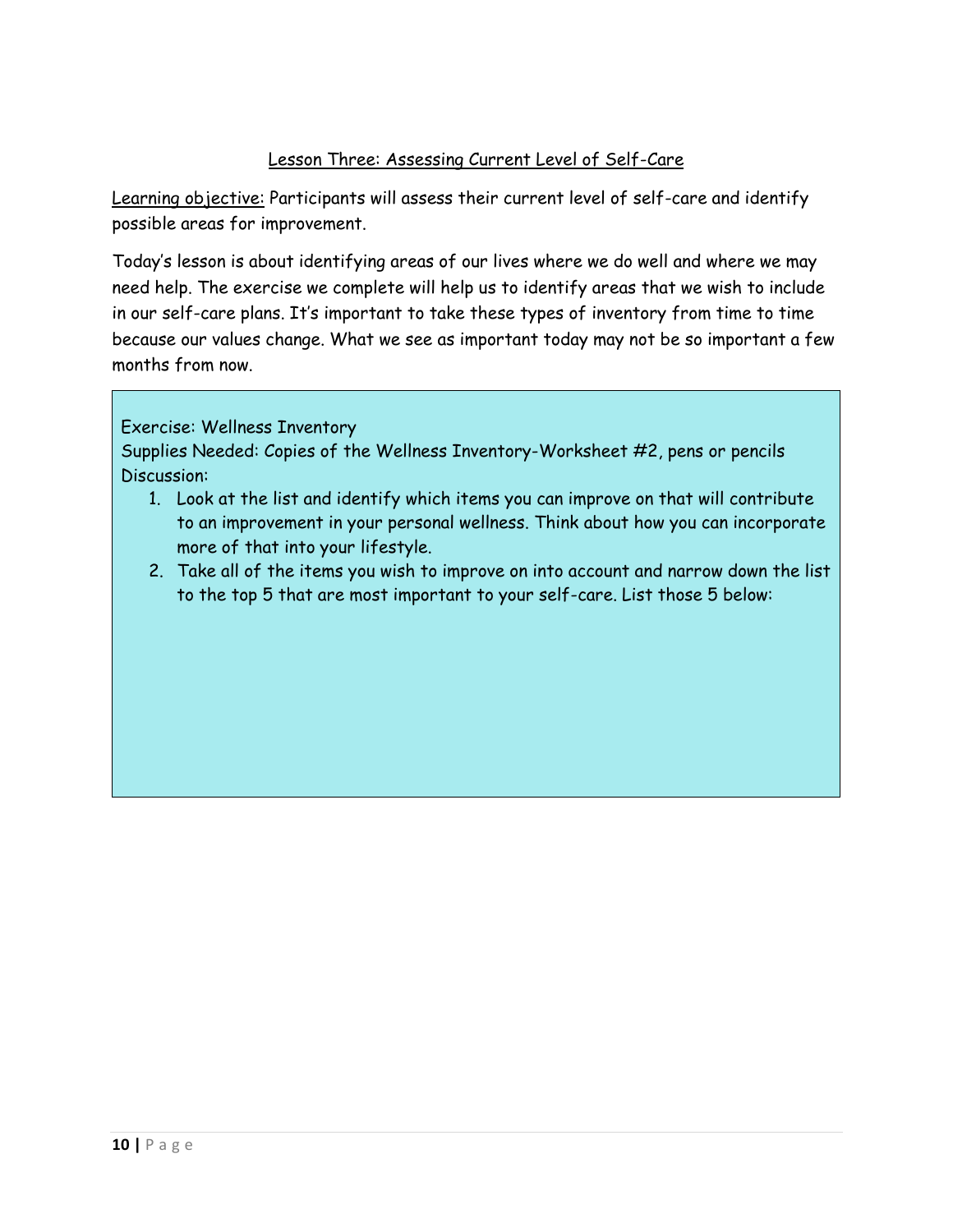## Lesson Four: Creating a Self-Care Plan

Learning objective: Participants will create their own, individualized self-care plan based off of the work from the previous lessons.

Today's lesson will put all of the work we have done in the past several weeks into action. We will be creating our own self-care plans! Think back to the things we talked about, the things we want to improve on, the people we rely on to help support us. Use that information to fill out your self-care plan. When you are finished, share your plan with the group.

Exercise: My Self-Care Plan Directions: Complete your self-care plan using handout #3.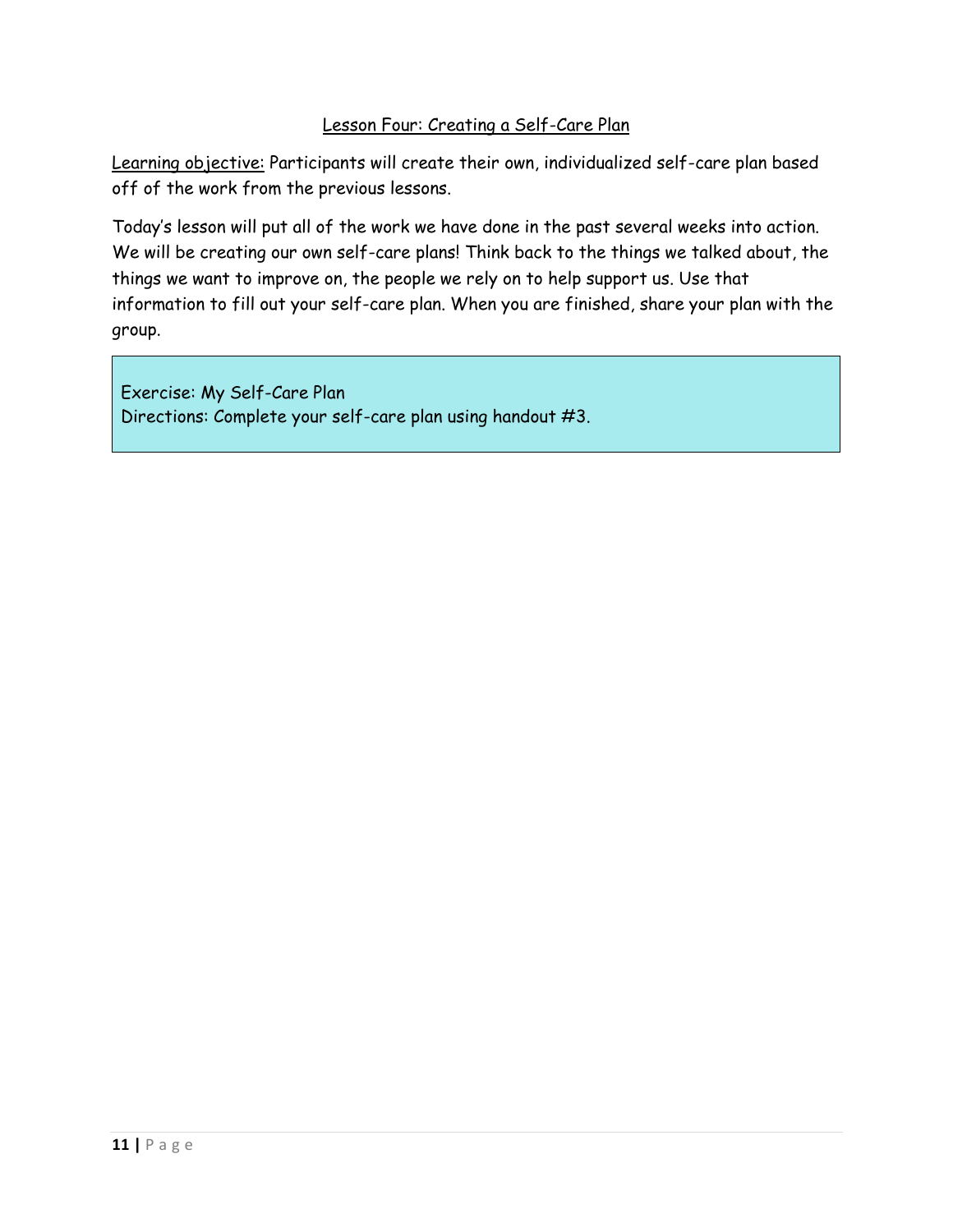# Lesson Five: Putting Self-Care Plans into Action

Learning objective: Participants will identify ways they can put their self-care plan into action and keep it in action. They will accomplish this by identifying supports and ways to manage stress.

Self-care is a personal matter. Everyone's approach will be different. It relates to what you do to look after your holistic wellbeing so that you can meet your personal and professional commitments. Below are the different aspects to self-care and examples that other people have found useful:

- Workplace and/or professional
- Physical
- Psychological
- Emotional
- Spiritual
- Relationships

#### Workplace or professional self-care

This involves activities that help you to work consistently at the professional level expected of you. For example:

- Meet with your supervisor for feedback or consult with a more experienced colleague
- Develop a peer support group
- Be strict with boundaries between people at work.

# Physical Self-Care

Activities that help you to stay fit and healthy, and with enough energy to get through your work and personal commitments.

- Develop a regular sleep routine
- Aim for a healthy diet
- Take lunch breaks
- Go for a walk at lunchtime
- Take your dog for a walk after work if you have one
- Use your sick leave
- Get some exercise before/after work regularly.

#### Psychological Self-Care

Activities that help you to feel clear-headed and able to intellectually engage with the challenges that are found in your work and personal life.

- Keep a reflective journal
- Engage in a non-work hobby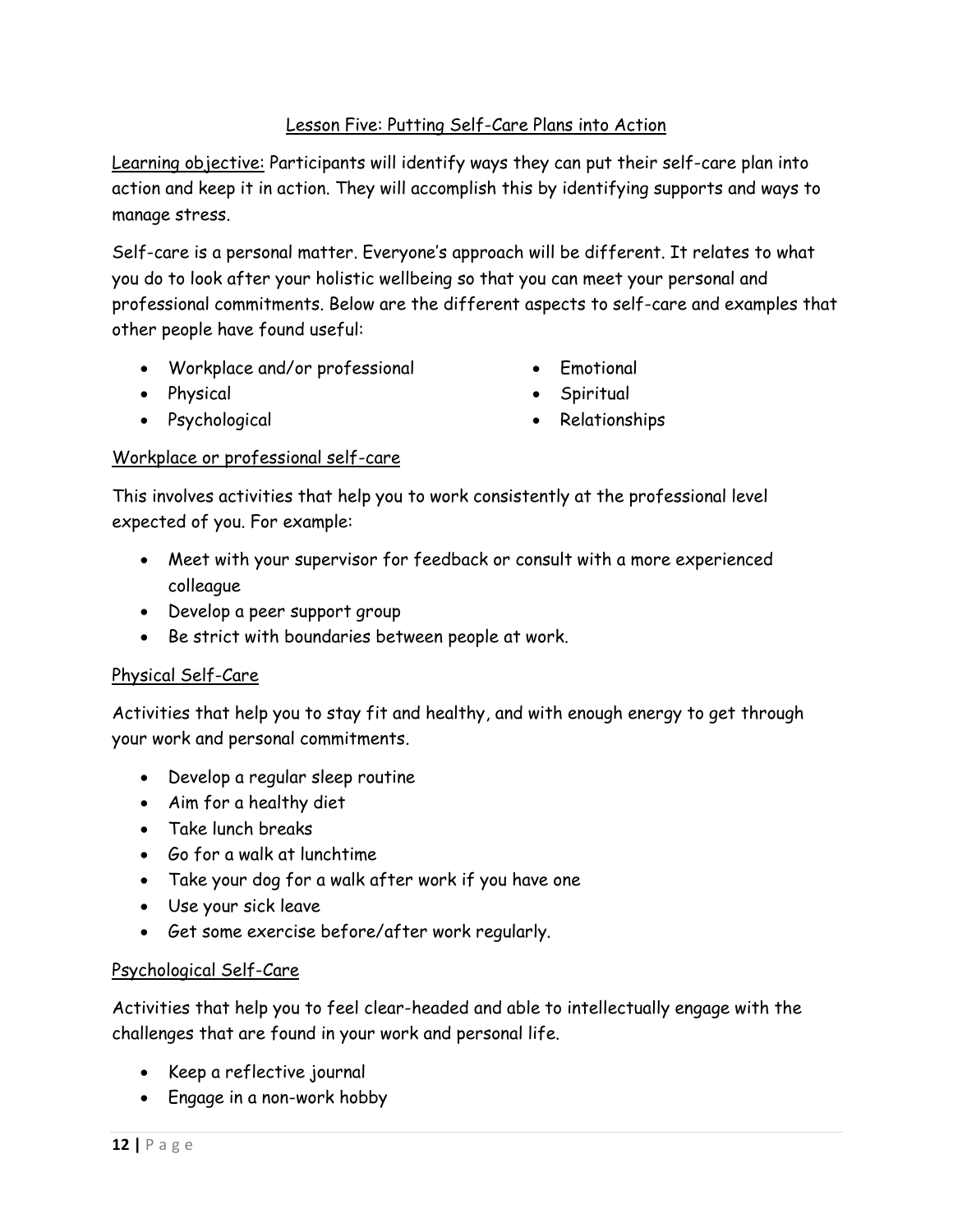- Make time for relaxation
- Make time to engage with positive friends and family.

#### Emotional self-care

Allowing yourself to safely experience your full range of emotions.

- Develop friendships that are supportive
- Write down 3 good things that you did each day
- Play a sport
- Go to the movies or do something else you enjoy
- Attend meetings with social groups
- Talk to close friends, family members or counselors about how you are coping with the demands of life.

#### Spiritual self-care

This involves having a sense of perspective beyond the day-to-day of life.

- Engage in reflective practices like meditation
- Go on a walk
- Participate in activities in the spiritual community of your choice
- Do yoga
- Practice mindfulness

#### Relationship Self-care

This is about maintaining healthy, supportive relationships, and ensuring you have diversity in your relationships so that you are not only connected with one group of people (for example, only work friends, roommates, or family members).

- Prioritize close relationships in your life (e.g. with partners, family and children)
- Attend special events of family and friends
- Leave work on time every day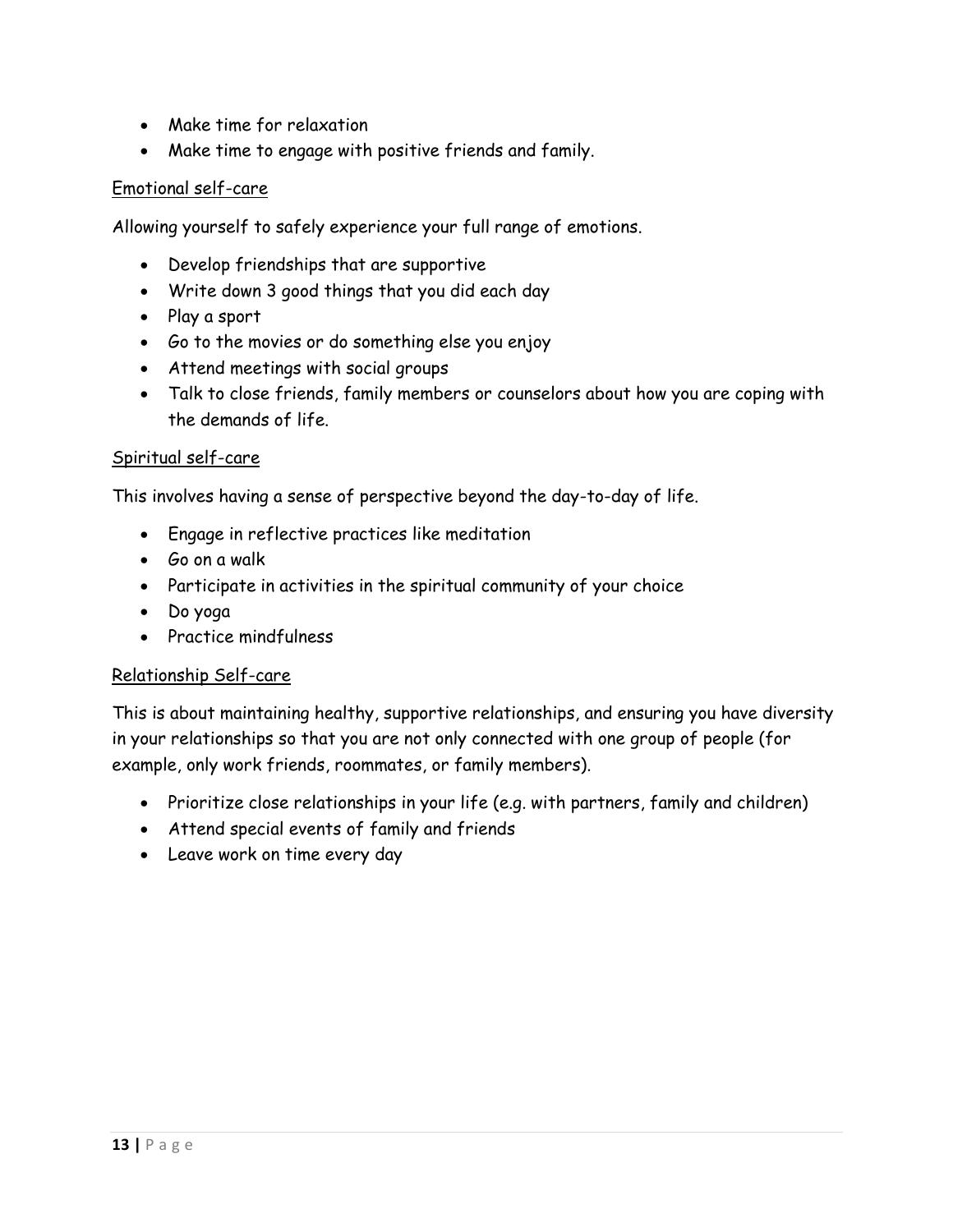Now that we have developed our self-care plans, it's important to make sure that we keep working on them. This will ensure that we are on the path to recovery and that we are continuously working on ourselves. Sure, we will experience a setback every now and again, but it's important for us to keep on the path we set for ourselves.

In order to do this, we will be talking about Self-Care Action Plans today. These action plans will help us to recognize when we are experiencing stress and how we can deal with it. This will help us to stay on track and to use supports to maintain wellness.

Exercise: My Self-Care Action Plan Directions: Complete handout #4 and share your answers with other group members.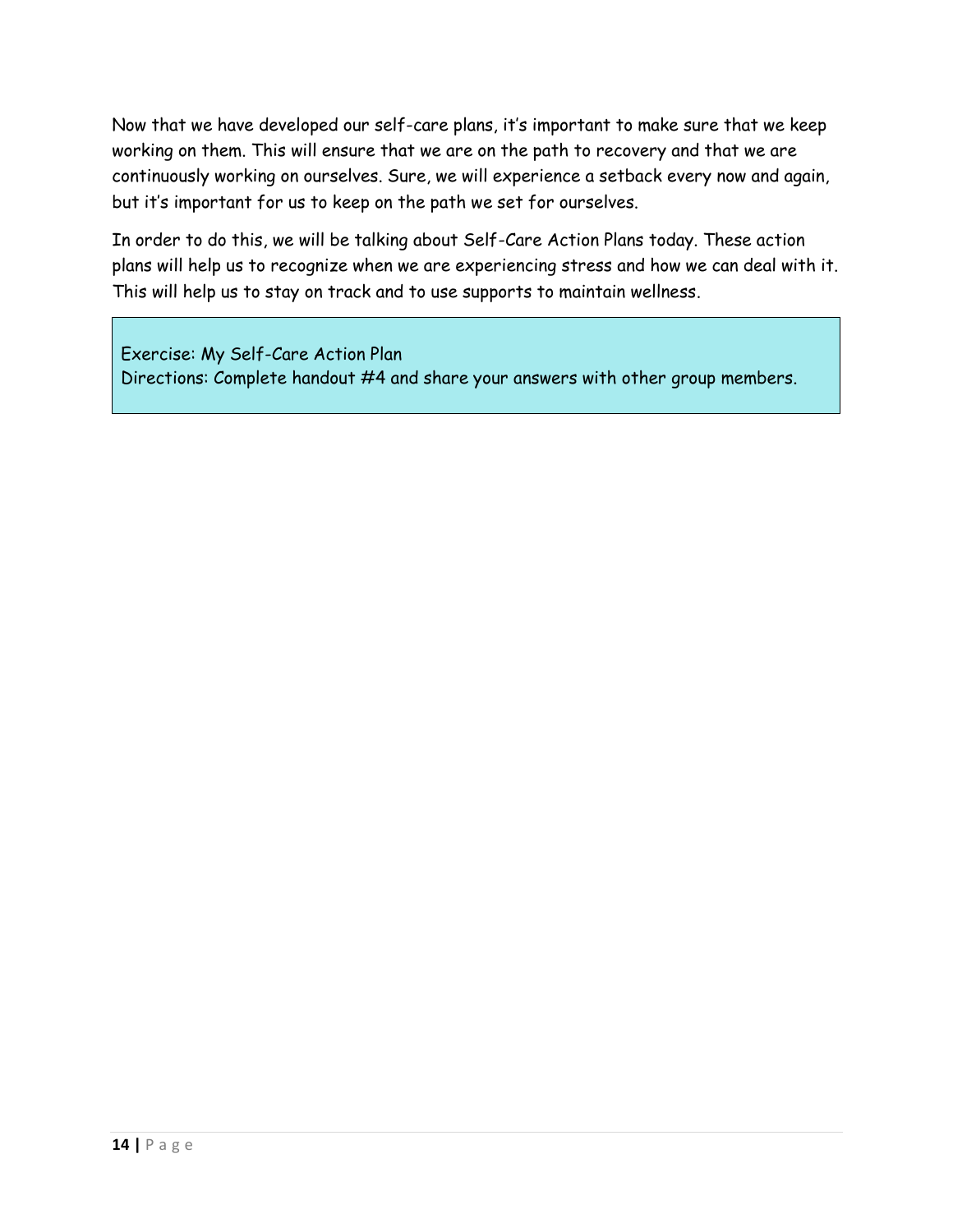# Lesson Six: Identifying When to Update Your Self-Care Plan

Learning objective: Participants will learn when to update their self-care plans. They will discuss the importance of keeping a wellness or self-care plan up-to-date.

Self-care plans can play a vital role in someone's independence. Think about it…you are living on your own in a supported apartment. Maybe you have a roommate, but if you do, that person has their own issues to work on. You have to take care of yourself. That means cooking, cleaning, going to work or school, having meaningful relationships with family, friends and being involved in the community. All or some of those things can be stressful. We all need support to maintain our independence regardless of a behavioral health challenge. That's where your self-care plan comes into play!

Discussion Questions:

- 1. Which aspects of your self-care plan help you to live independently?
- 2. Who is supportive of your self-care plan? In what way are they supportive?
- 3. What are some of the things you do for yourself that help you to live as independently as possible?

#### When is it time to update your self-care plan?

It's important to take your self-care plan seriously. After all, it's a tool that you can use to help you stay on track and be well. Because of that, it's a good idea to share it with one or more people who are important to you…your support network. It's also a good idea to take a look at it at least once a week to make sure that you are on track. It can be a helpful reminder to do something that makes you feel good, or to connect with someone who lifts your spirit. You may want to talk with someone you trust about updating it. It's usually a good idea to bounce your own ideas off of someone you trust to make sure you stay on track.

A good rule of thumb is to update your self-care plan when you have a major life event. That can include anything from starting a new romantic relationship, finding a job, moving, or something like a hospitalization or emergency room visit, or dealing with a new medical diagnosis.

Exercise: Identifying my supports Supplies Needed: Copies of handout #5, pens or pencils) Directions: Complete the worksheet and share your answers with your peers in the group. Explain why you chose the answers you did.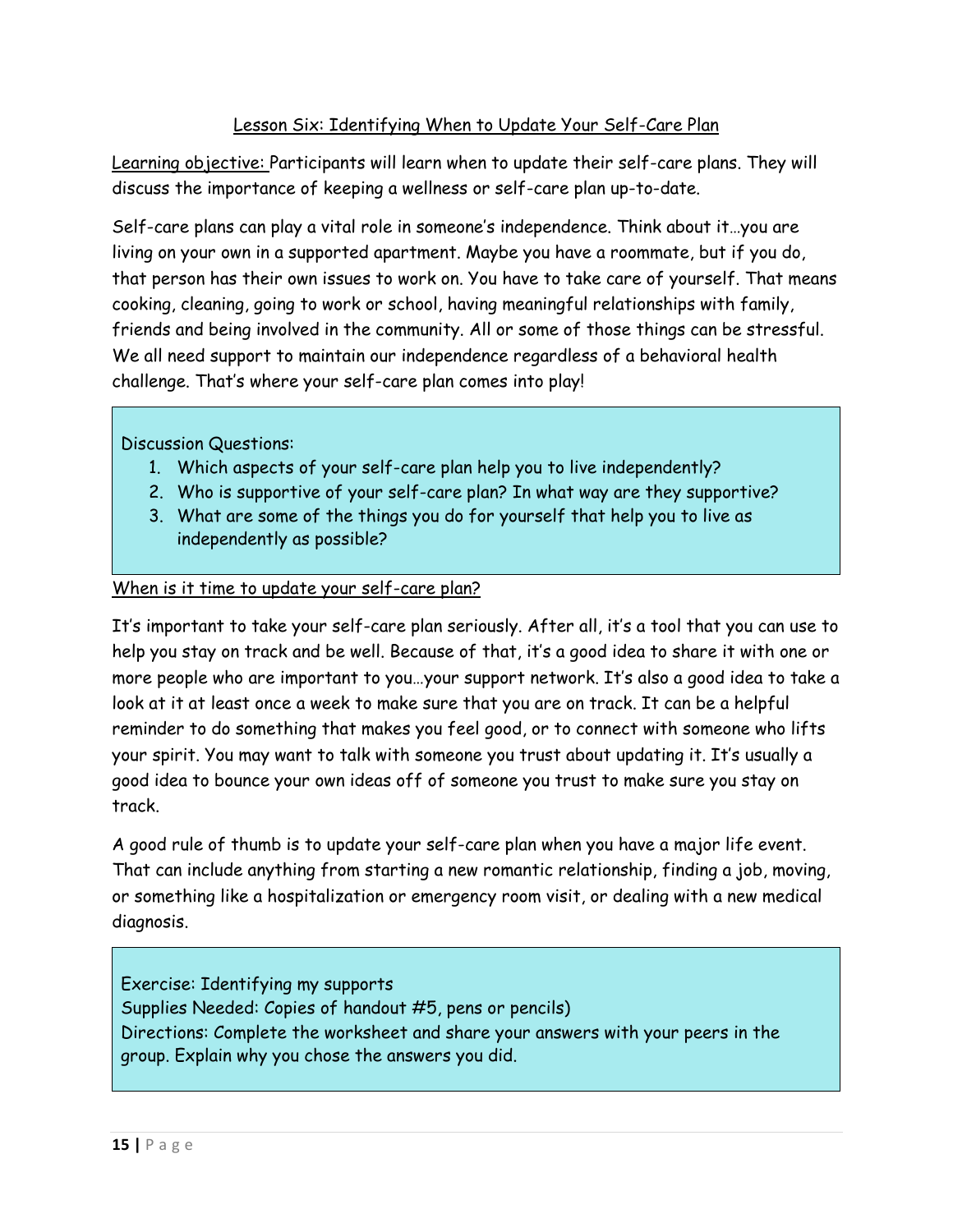Appendix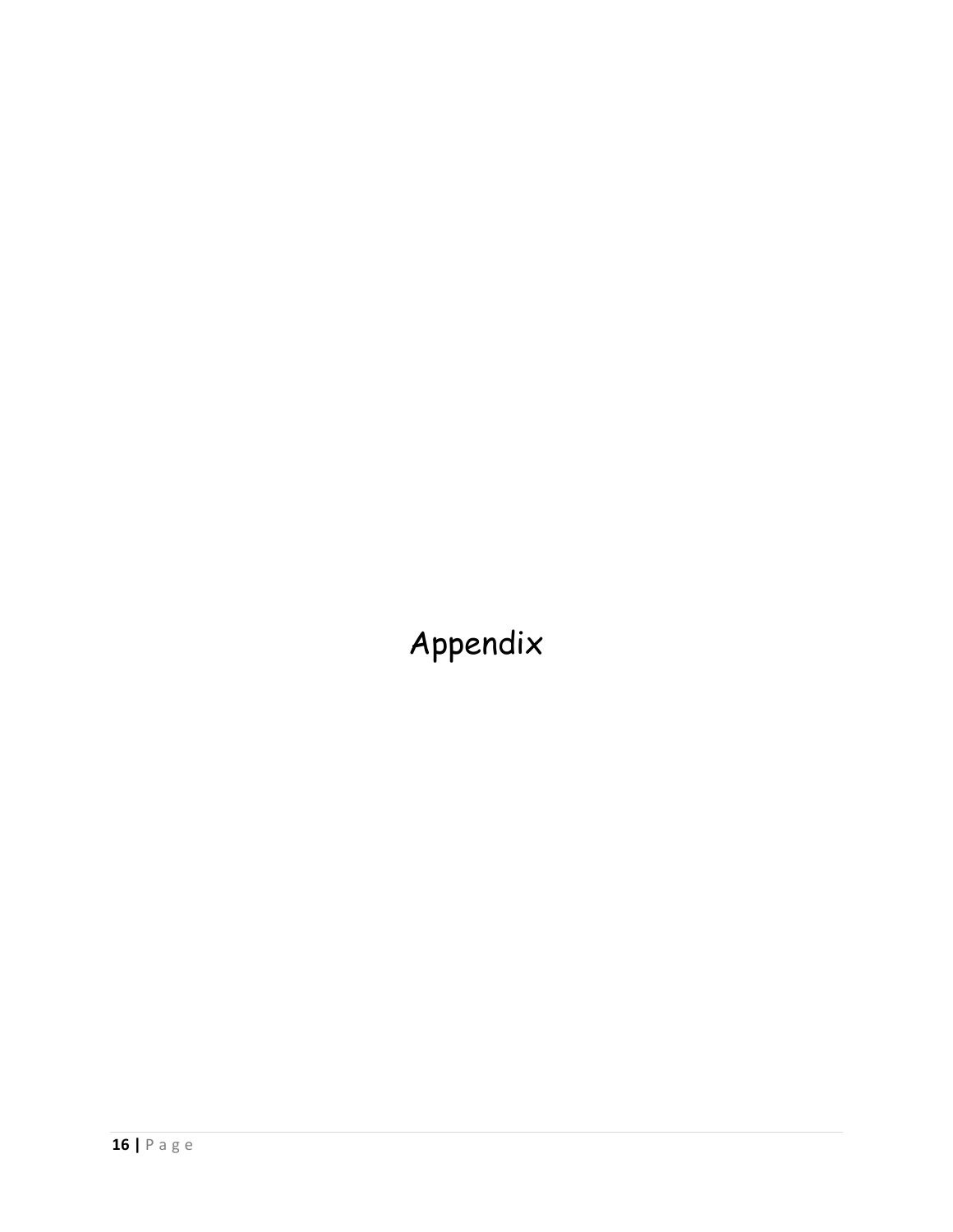# Handout #1: What's Important to My Wellness?

| Physical:        |
|------------------|
|                  |
|                  |
| $\frac{3}{2}$    |
| Emotional:       |
| 1.               |
| <u>2.</u>        |
| 3.               |
| Social:          |
|                  |
|                  |
| $\frac{3}{2}$    |
| Occupational:    |
| $\overline{1}$ . |
|                  |
| $\overline{3}$ . |
| Intellectual:    |
|                  |
| 2.               |
| 3 <sub>1</sub>   |
|                  |
| Financial:       |
| $\overline{1}$ . |
| 2.               |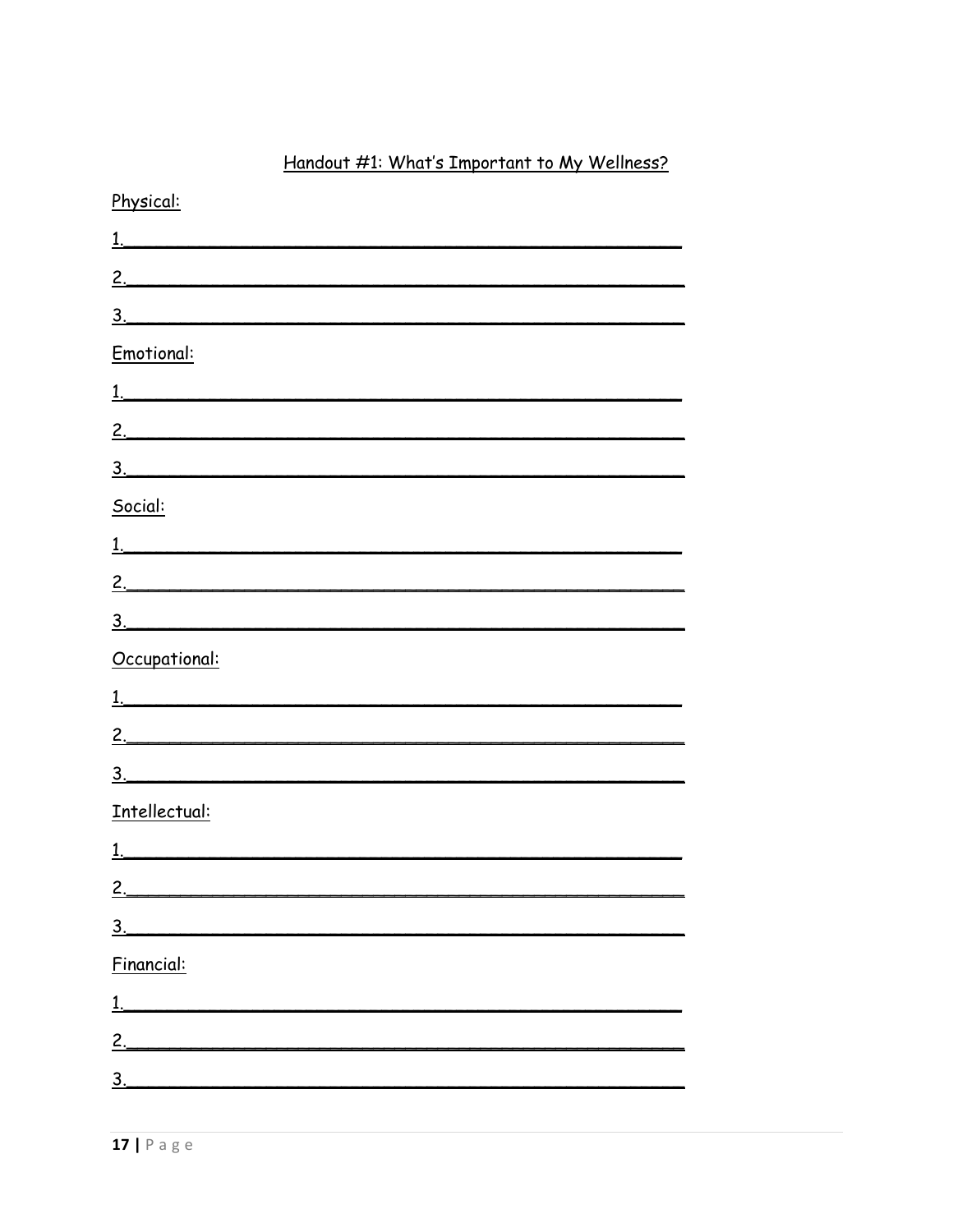# Environmental:

| 2.                |  |  |
|-------------------|--|--|
| $\underline{3}$ . |  |  |
| Spiritual:        |  |  |
| 1.                |  |  |
| $\mathbf{2}$      |  |  |
| 3.                |  |  |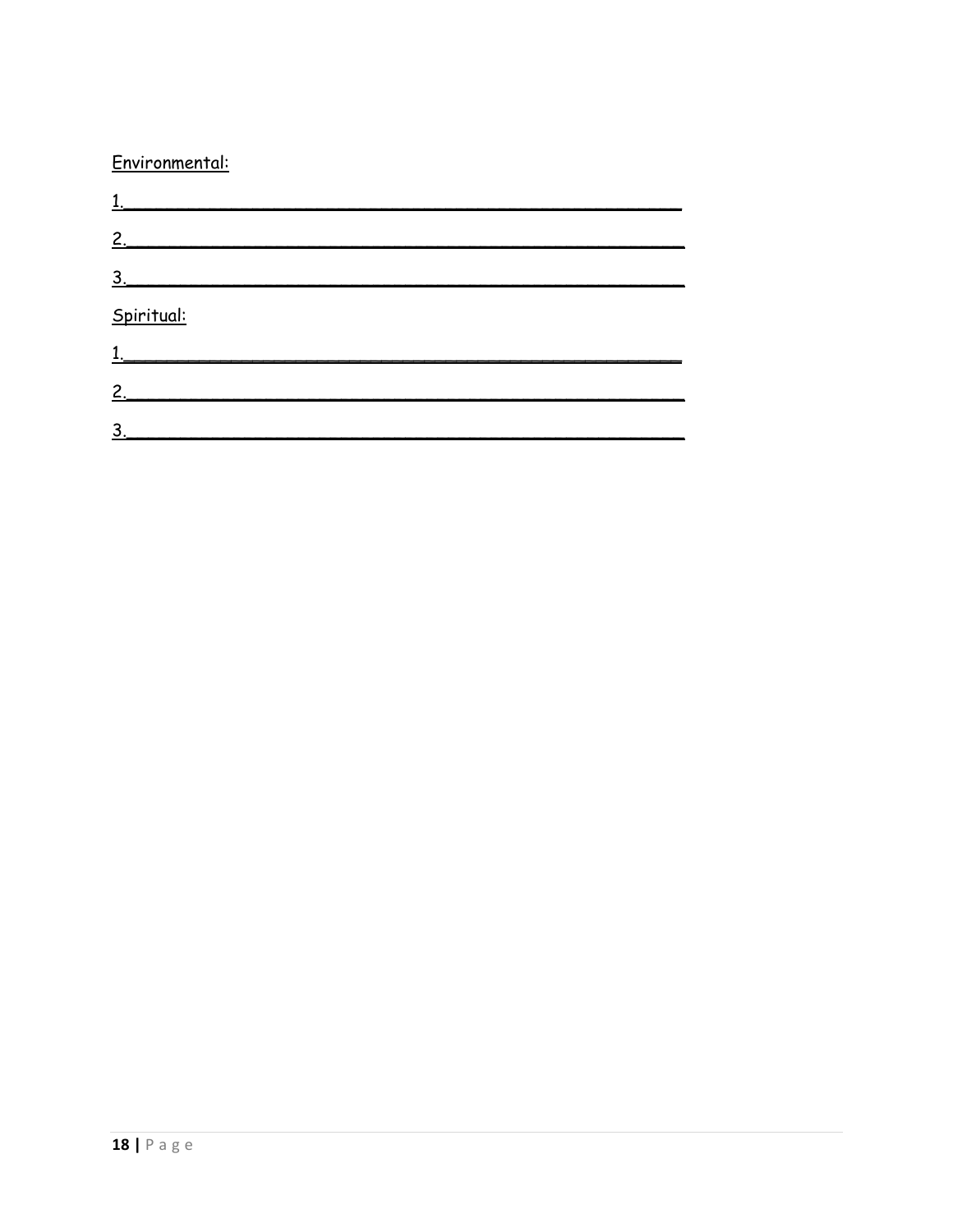# Handout #2: Wellness Inventory

Directions: Read through the following inventory. After each statement, place a check mark next to the column that best describes you.

| PHYSICAL HEALTH                                                    | Always | <b>Sometimes</b> | Never |
|--------------------------------------------------------------------|--------|------------------|-------|
| 1. I exercise 20 or more minutes a day at                          |        |                  |       |
| least three times a week.                                          |        |                  |       |
| 2. I avoid the use of tobacco.                                     |        |                  |       |
| 3. I limit my dietary intake of refined sugar                      |        |                  |       |
| and salt.                                                          |        |                  |       |
| 4. I eat breakfast every day.                                      |        |                  |       |
| 5. I eat a balanced diet that includes a                           |        |                  |       |
| variety of foods.                                                  |        |                  |       |
| 6. I get 6-8 hours of sleep a night.                               |        |                  |       |
| 7. I feel energetic and active.                                    |        |                  |       |
| 8. My weight is appropriate for my height.                         |        |                  |       |
| 9. I keep my immunizations up-to-date. (Shot                       |        |                  |       |
| Record)                                                            |        |                  |       |
| 10. I see a dentist twice a year.                                  |        |                  |       |
| 11. I regularly use dental floss and brush my                      |        |                  |       |
| teeth.                                                             |        |                  |       |
| 12. I get professional help when I have a                          |        |                  |       |
| serious medical problem.                                           |        |                  |       |
| 13. I abstain from the use of alcohol.                             |        |                  |       |
| 14. I avoid using illegal drugs.                                   |        |                  |       |
| 15. I relieve my stress and tension in healthy                     |        |                  |       |
| ways that do no harm.                                              |        |                  |       |
| 16. I take at least 10 minutes a day to relax                      |        |                  |       |
| completely.                                                        |        |                  |       |
| 17. I channel my stress into energy to                             |        |                  |       |
| accomplish something positive.                                     |        |                  |       |
| 18. I am aware of how to handle myself in<br>stressful situations. |        |                  |       |
|                                                                    |        |                  |       |
|                                                                    |        |                  |       |
| <b>Physical Totals:</b>                                            |        |                  |       |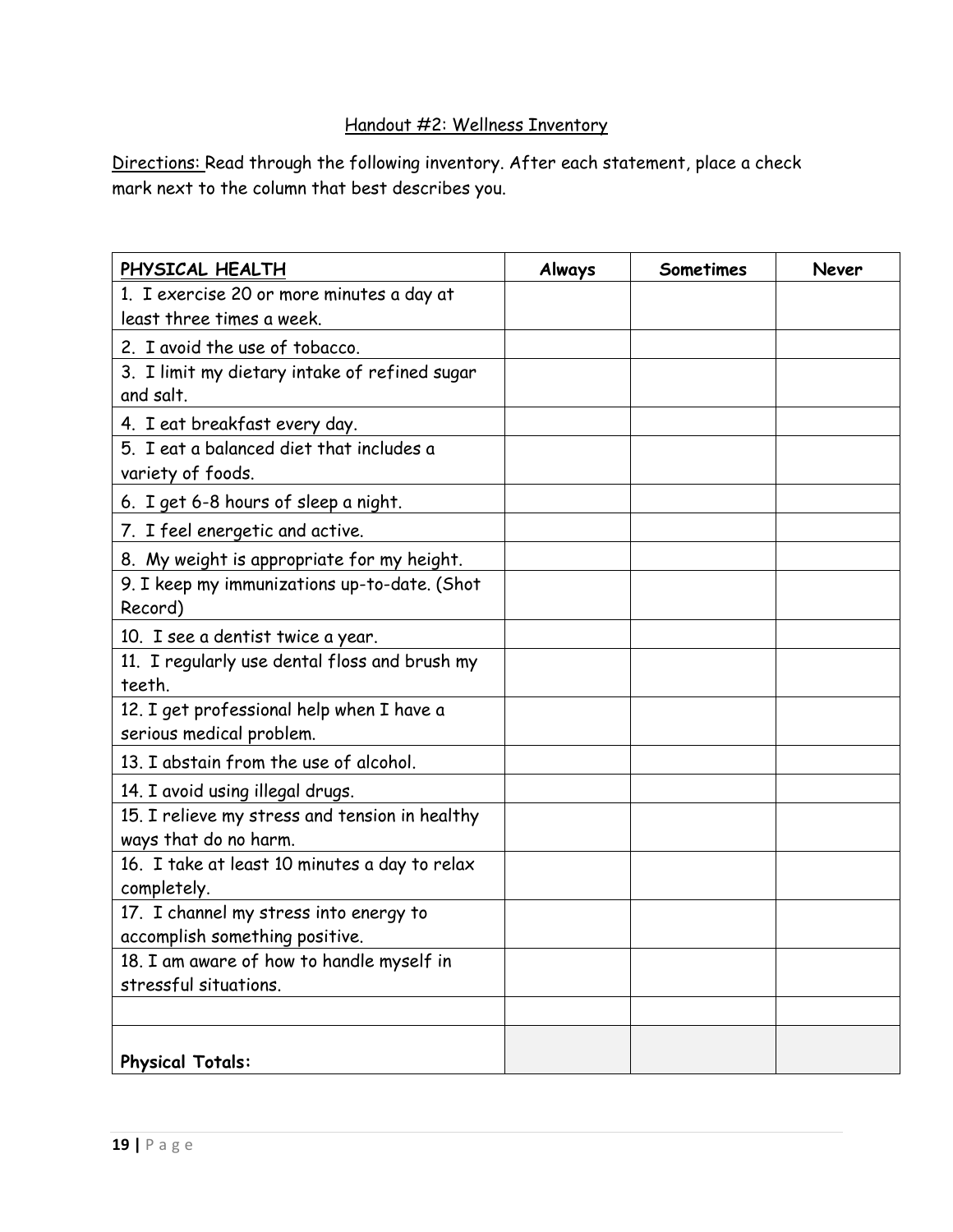| MENTAL/EMOTIONAL HEALTH                         | Always | Sometimes | <b>Never</b> |
|-------------------------------------------------|--------|-----------|--------------|
| 1. I think positively and try to take           |        |           |              |
| responsibility for my attitude.                 |        |           |              |
| 2. I can name 3 things I do well.               |        |           |              |
| 3. I can accept compliments and constructive    |        |           |              |
| criticism.                                      |        |           |              |
| 4. I feel okay about crying and will allow      |        |           |              |
| myself to do so.                                |        |           |              |
| 5. I am aware of events which are likely to     |        |           |              |
| produce stress in me.                           |        |           |              |
| 6. When under pressure, I take "time out" to    |        |           |              |
| put things in perspective.                      |        |           |              |
| 7. When I am angry, I know why I am angry.      |        |           |              |
| 8. I like to try new things and take healthy    |        |           |              |
| risks. (Ex: Trying out for a team.)             |        |           |              |
| 9. I enjoy and have time to be alone.           |        |           |              |
| 10. I can fall asleep easily at bedtime without |        |           |              |
| worrying about things.                          |        |           |              |
| 11. I do not spend a lot of time worrying about |        |           |              |
| problems beyond my control.                     |        |           |              |
| 12. I am happy most of the time.                |        |           |              |
| 13. I feel comfortable with my body and the     |        |           |              |
| way I look.                                     |        |           |              |
| 14. I reward myself when I achieve a goal.      |        |           |              |
| 15. I seek help from friends or professional    |        |           |              |
| people when I cannot cope alone.                |        |           |              |
| 16. I listen and think positively about         |        |           |              |
| constructive criticism.                         |        |           |              |
| 17. I am able to say no to people without       |        |           |              |
| feeling quilty.                                 |        |           |              |
| 18. I can be satisfied with my effort if I've   |        |           |              |
| done my best.                                   |        |           |              |
| 19. I have at least one hobby or interest I     |        |           |              |
| pursue.                                         |        |           |              |
| 20. I am able to look at the humorous side of a |        |           |              |
| problem.                                        |        |           |              |
| 21. I control my temper when I am angry or      |        |           |              |
| upset.                                          |        |           |              |
| <b>Mental/Emotional Totals:</b>                 |        |           |              |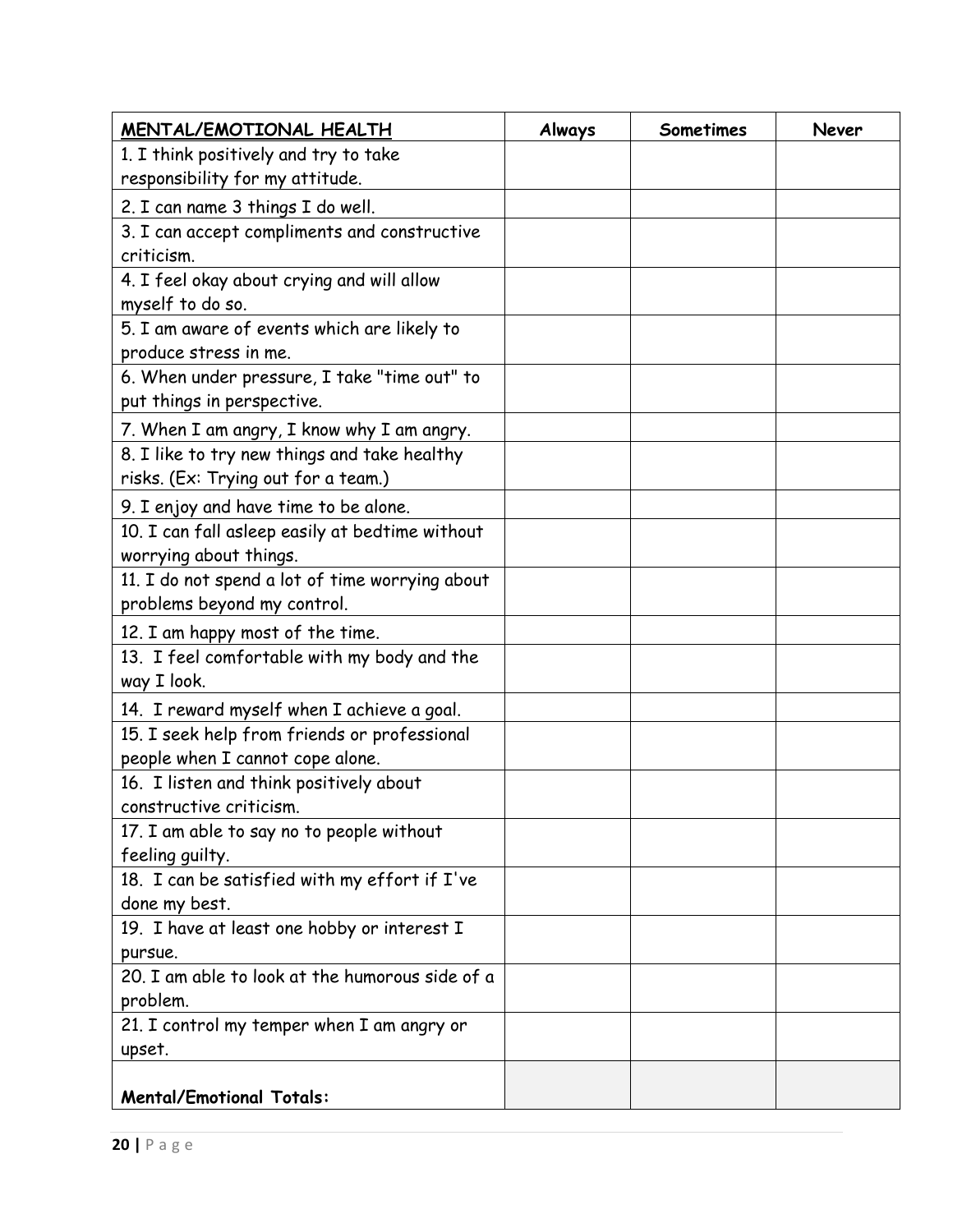| SOCIAL HEALTH                                          | Always | Sometimes | Never |
|--------------------------------------------------------|--------|-----------|-------|
| 1. I work out my differences with my family.           |        |           |       |
| 2. I make time to interact with my family<br>each day. |        |           |       |
| 3. I can talk with my family about problems.           |        |           |       |
| 4. I am happy with the role I play in my               |        |           |       |
| family.                                                |        |           |       |
| 5. I get along with my brother and sisters.            |        |           |       |
| 6. I can cope with the personal problems my            |        |           |       |
| family members may have.                               |        |           |       |
| 7. I can cope with the sickness/death of               |        |           |       |
| someone in my family.                                  |        |           |       |
| 8. I can cope with problems between my                 |        |           |       |
| parents.                                               |        |           |       |
| 9. I can cope with my parent's                         |        |           |       |
| separation/divorce.                                    |        |           |       |
| 10. I have at least one or two close friends.          |        |           |       |
| 11. I am a good listener.                              |        |           |       |
| 12. I have someone to talk to about my                 |        |           |       |
| problem.                                               |        |           |       |
| 13. I reach out to friends when I'm sad or             |        |           |       |
| lonely.                                                |        |           |       |
| 14. I ask friends for help when I need it.             |        |           |       |
| 15. I help my friends when they need it.               |        |           |       |
| 16. I tell friends when I'm hurt, angry or             |        |           |       |
| disappointed by them.                                  |        |           |       |
| 17. I give others sincere compliments.                 |        |           |       |
| 18 I work out differences with my friends.             |        |           |       |
| 19. I can accept differences in my friends and         |        |           |       |
| classmates.                                            |        |           |       |
| 20. I resist pressure from friends to do               |        |           |       |
| things I don't want to.                                |        |           |       |
| 21. I am satisfied with my relationships with          |        |           |       |
| my friends.                                            |        |           |       |
| 22. I usually have success making friends with         |        |           |       |
| people of the opposite sex.                            |        |           |       |
| 23. I am honest with others.                           |        |           |       |
| 24. I am respectful of others.                         |        |           |       |
| 25. I am careful of other people's feelings.           |        |           |       |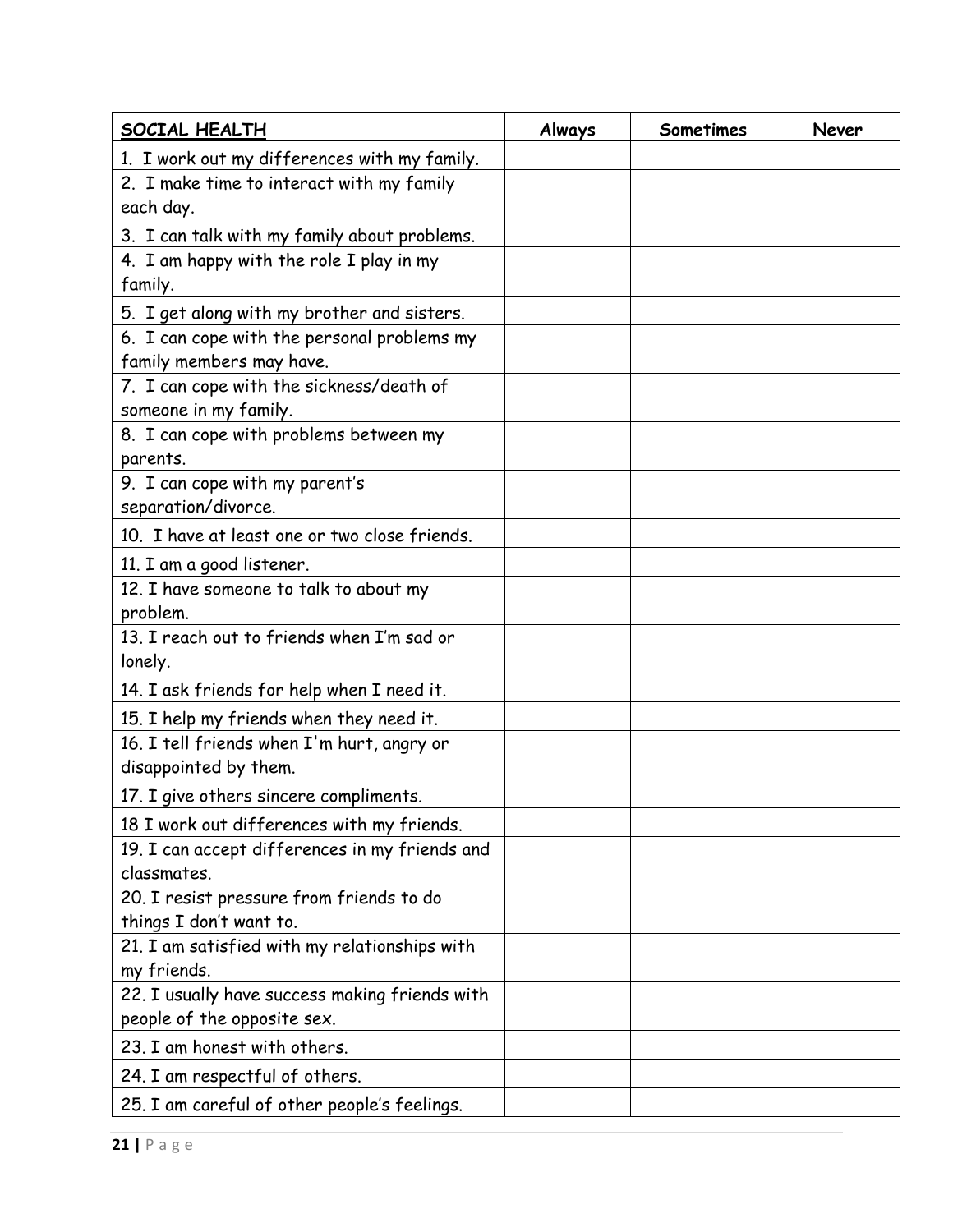| 26. I get along with teachers and other adults.  |  |  |
|--------------------------------------------------|--|--|
| 27. I continue to participate in activities even |  |  |
| if I don't get my way.                           |  |  |
| 28. I make it a practice to be nice to people if |  |  |
| at all possible.                                 |  |  |
| 29. I avoid gossiping about people.              |  |  |
|                                                  |  |  |
| Social<br>Totals:                                |  |  |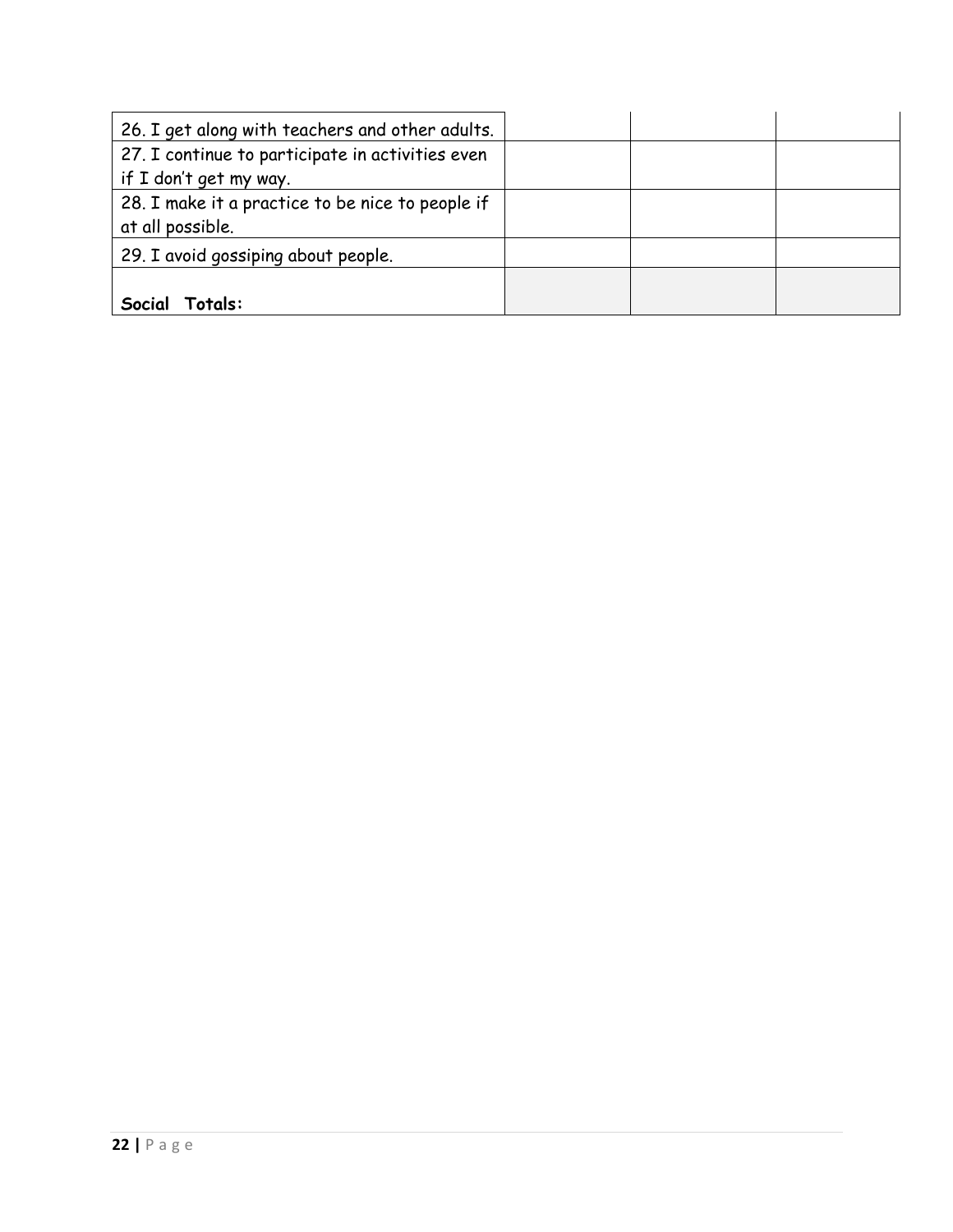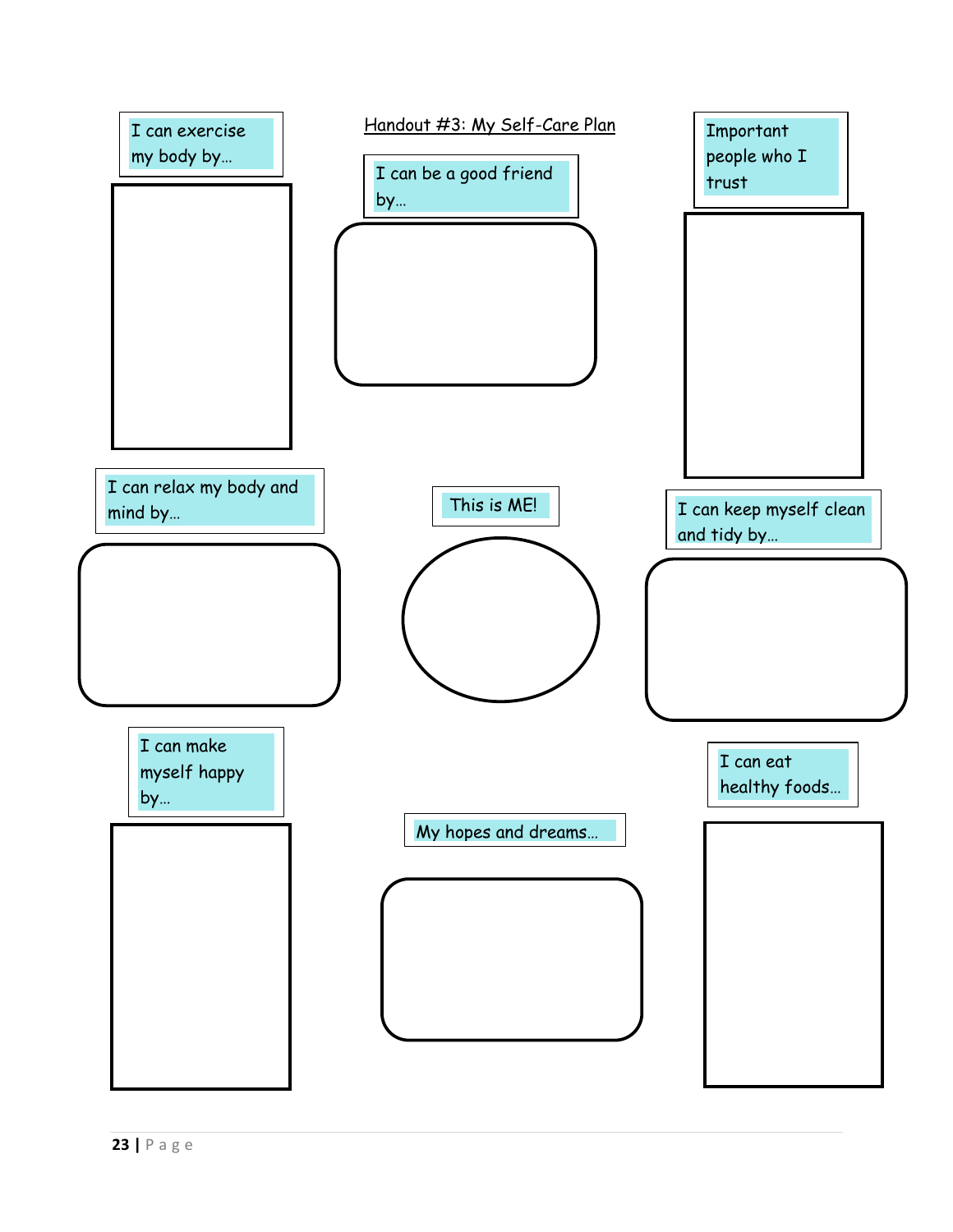| Signs I am starting to experience burnout:                                   |  |
|------------------------------------------------------------------------------|--|
|                                                                              |  |
|                                                                              |  |
|                                                                              |  |
| Ways I can reduce stress:                                                    |  |
|                                                                              |  |
|                                                                              |  |
|                                                                              |  |
| People I can depend on for support:                                          |  |
|                                                                              |  |
|                                                                              |  |
|                                                                              |  |
| Sources of professional support (e.g. counselor or healthcare professional): |  |
|                                                                              |  |
|                                                                              |  |
|                                                                              |  |
| Music I can listen to and relax:                                             |  |
|                                                                              |  |
|                                                                              |  |
|                                                                              |  |
| Places I can go to feel happy and calm:                                      |  |
|                                                                              |  |
|                                                                              |  |
|                                                                              |  |
| Positive affirmations to remind myself of my values:                         |  |
|                                                                              |  |
|                                                                              |  |
|                                                                              |  |

# Handout #4: My Self-Care Action Plan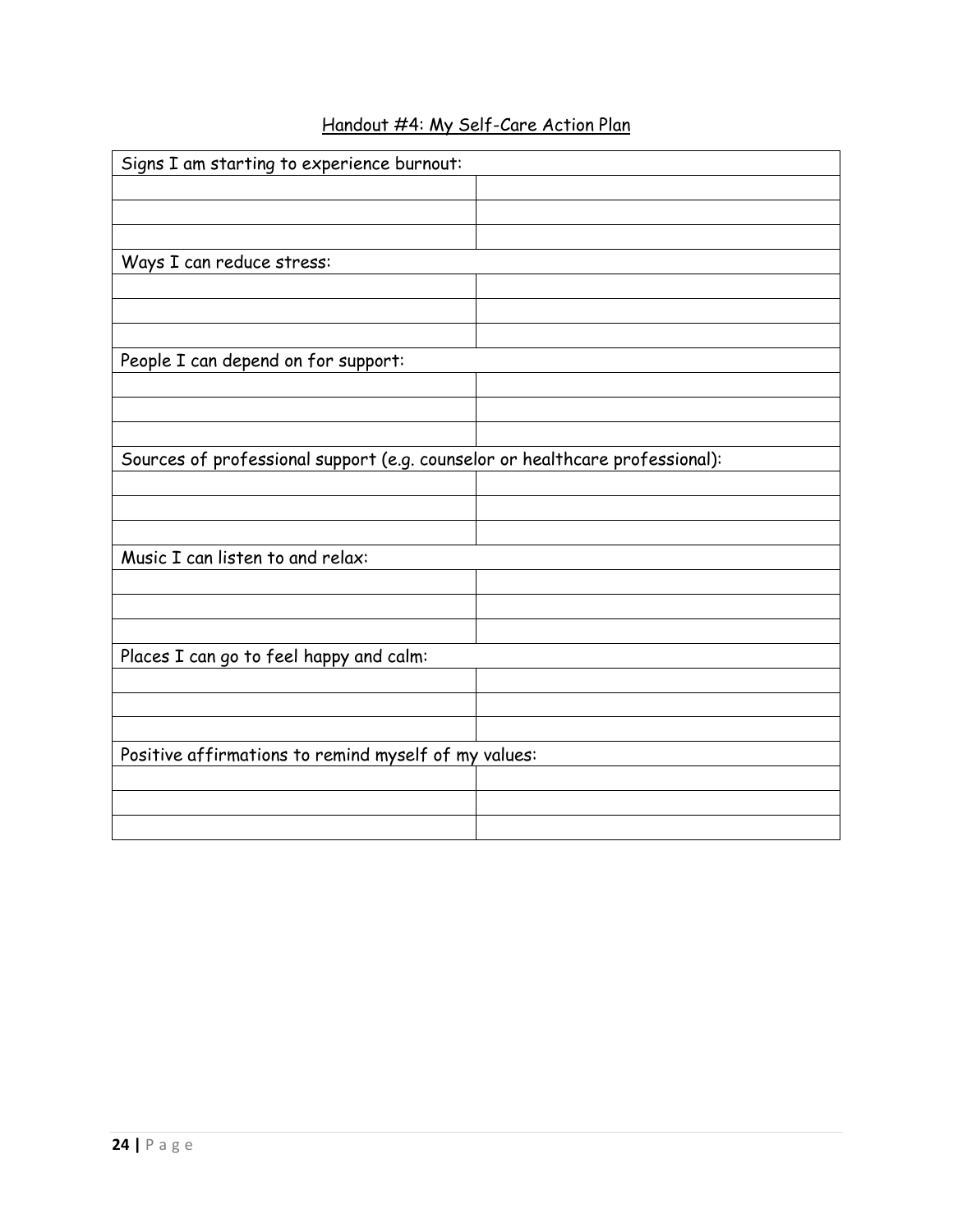# Handout #5: Identifying My Supports

Think back to the eight dimensions of wellness. Who do you go to for support or guidance in each of the areas? Write your answers below:

|    | 1. Physical:         |                                                                                                                                                                                                                                      |
|----|----------------------|--------------------------------------------------------------------------------------------------------------------------------------------------------------------------------------------------------------------------------------|
|    | α.                   | <u> 1989 - Andrea Barbara, manazarta eta pro</u>                                                                                                                                                                                     |
|    | b.                   |                                                                                                                                                                                                                                      |
|    | C.                   |                                                                                                                                                                                                                                      |
|    | 2. Emotional:        |                                                                                                                                                                                                                                      |
|    |                      | a.                                                                                                                                                                                                                                   |
|    |                      |                                                                                                                                                                                                                                      |
|    | C.                   |                                                                                                                                                                                                                                      |
|    | 3. <u>Spiritual:</u> |                                                                                                                                                                                                                                      |
|    | α.                   | the contract of the contract of the contract of the contract of the contract of                                                                                                                                                      |
|    | b.                   | <u> Anglický politik (* 1858)</u>                                                                                                                                                                                                    |
|    | c.                   |                                                                                                                                                                                                                                      |
|    | 4. Intellectual:     |                                                                                                                                                                                                                                      |
|    |                      | a.                                                                                                                                                                                                                                   |
|    | b.                   | <u> Alexandria de la contrada de la contrada de la contrada de la contrada de la contrada de la contrada de la c</u>                                                                                                                 |
|    | c.                   |                                                                                                                                                                                                                                      |
|    | 5. Occupational:     |                                                                                                                                                                                                                                      |
|    | α.                   |                                                                                                                                                                                                                                      |
|    | b.                   |                                                                                                                                                                                                                                      |
|    | c.                   |                                                                                                                                                                                                                                      |
|    | 6. <u>Social:</u>    |                                                                                                                                                                                                                                      |
|    | α.                   |                                                                                                                                                                                                                                      |
|    | b.                   | <u> 1989 - Johann Harry Harry Harry Harry Harry Harry Harry Harry Harry Harry Harry Harry Harry Harry Harry Harry Harry Harry Harry Harry Harry Harry Harry Harry Harry Harry Harry Harry Harry Harry Harry Harry Harry Harry Ha</u> |
|    | c.                   |                                                                                                                                                                                                                                      |
|    | 7. <u>Financial:</u> |                                                                                                                                                                                                                                      |
|    | α.                   | <u> The Communication of the Communication</u>                                                                                                                                                                                       |
|    | b.                   |                                                                                                                                                                                                                                      |
|    | c.                   |                                                                                                                                                                                                                                      |
| 8. | Environmental:       |                                                                                                                                                                                                                                      |
|    | α.                   | <u> The Communication of the Communication of the Communication of the Communication of the Communication of the Communication of the Communication of the Communication of the Communication of the Communication of the Commun</u> |
|    | b.                   |                                                                                                                                                                                                                                      |
|    | c.                   |                                                                                                                                                                                                                                      |
|    |                      |                                                                                                                                                                                                                                      |